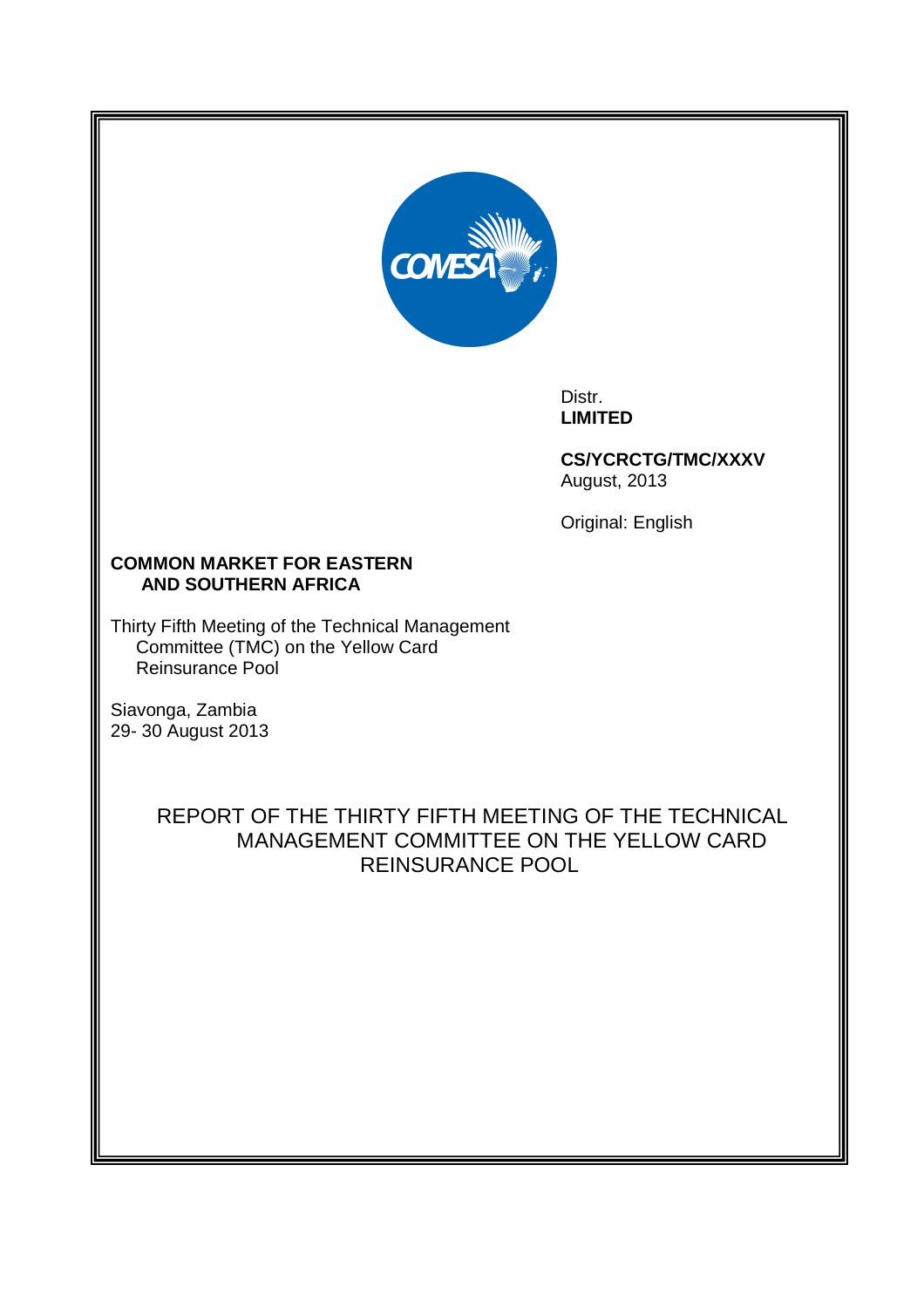# **A. INTRODUCTION**

1. The Thirty Fifth Meeting of the Technical Management Committee (TMC) of the Yellow Card Reinsurance Pool was held in Siavonga, Zambia from the  $29<sup>th</sup>$  to  $30<sup>th</sup>$  of August 2013, at Lake Kariba Inn Hotel.

# **B. ATTENDANCE, OPENING OF THE MEETING, ADOPTION OF THE AGENDA AND ORGANISATION OF WORK**

# **Attendance**

2. Members of the Technical Management Committee (TMC) from DR Congo, Ethiopia, Rwanda, Tanzania and Zambia attended the meeting , Zimbabwe as Chairperson of the Council of Bureaux, the Pool Manager: PTA Reinsurance Company (ZEP-Re) and the COMESA Secretariat also attended the meeting as ex-officio members. The list of participants is attached to this report as Annex III.

# **Opening of the Meeting (Agenda item 1)**

3. The meeting was officially opened by Mr. Brave Mwetwa, the District Commissioner of Siavonga. In his opening remarks, he welcomed delegates to Zambia and specifically Siavonga and urged them to find time and visit the sceneries in Siavonga.

4. Mr. Mwetwa emphasised the importance that the Yellow Card plays in facilitating crossborder movement of vehicles, goods and people within the region. He pointed out the challenge of forged Yellow Cards in the region and called upon the meeting to deliberate on the issue and come up with recommendations to find lasting solutions.

5. Finally, the Guest of Honour applauded the efforts made by the Secretariat and Member States to ensure the success of the Yellow Card Scheme and wished the delegates fruitful deliberations.

6. Mr. Berhane Giday, Chief Programme Officer of the Yellow Card and RCTG Scheme at the COMESA Secretariat also made a statement. Mr. Giday joined the Chairperson in welcoming the Committee members to the Thirty Fifth Meeting of the Technical Management Committee (TMC) of the Yellow Card Reinsurance Pool. The Chief Programme Officer thanked the Guest of Honour for having found time in his busy schedule to come and open the meeting. He also thanked ZSIC, the National Bureau of Zambia, for hosting the TMC meeting.

7. The Chief Programme Officer highlighted the claim settlement and reimbursement challenges in the operations of the Yellow Card scheme and requested the TMC to thoroughly consider the agenda items tabled before the meeting and make recommendations to the Council of Bureaux with a view to consolidate the operations of the Scheme.

8. Earlier, the Chairperson of the Council of Bureaux on the Yellow Card Scheme, Mr. Charles Madziva, welcomed the members of the TMC to the Thirty Fifth Meeting of the Technical Management Committee (TMC) of the Reinsurance Pool of the Yellow Card Scheme.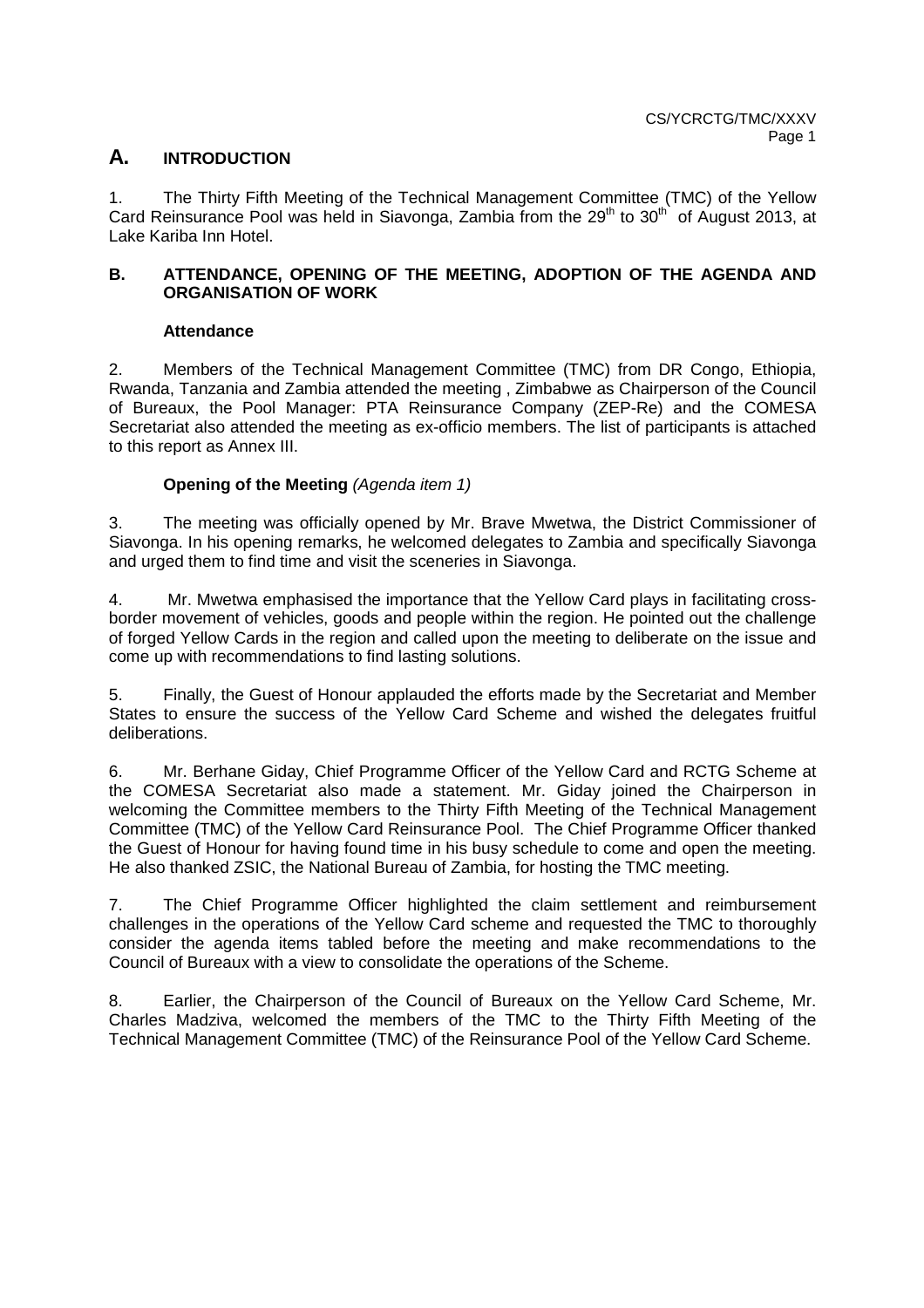# **Adoption of the Agenda and Organisation of Work** (Agenda item 2)

- 9. The meeting adopted the following agenda with amendments:
	- 1. Opening of the Meeting.
	- 2. Adoption of the Agenda and Organization of Work.
	- 3. Progress Report on the implementation of the Decisions of the Council of Bureaux and Recommendations of the Technical Management Committee.
	- 4. Progress Report of the Pool Managers on the Operations of the Yellow Card Reinsurance Pool.
	- 5. Reinsurance Pool Financial highlights as at  $30<sup>th</sup>$  July 2013.
	- 6. Pool Managers' Report and Financial Statement, year ended 31<sup>st</sup> December 2012.
	- 7. Progress Report on the implementation of the measures to address the issue of the Yellow Card forgery in Tanzania.
	- 8. Progress report on the implementation of the YC-MIS in the Northern and Horn Corridor countries.
	- 9. Progress Report of the Study on the issues of low limits of liability and other issues affecting the operations of the Yellow Card Scheme.
	- 10. Progress Report on the settlement of the long outstanding claims reimbursements.
	- 11. Date and Venue of the next TMC Meeting.
	- 12. Any other Business.
	- 13. Adoption of the Report and Closure of the Meeting.
- 10. The Committee adopted the following working hours:

| <b>Thursday</b>      |   | 29 <sup>th</sup> August 2013                          |
|----------------------|---|-------------------------------------------------------|
| Morning<br>Afternoon | ÷ | $09:00 - 13:00$ hours<br>$14:00 - 18:00$ hours        |
| Friday               |   | 30 <sup>th</sup> August 2013                          |
| Morning              | ÷ | Report preparation and free morning for the delegates |
| Afternoon            | ÷ | 16:00 to 17:00 hours Adoption of the report           |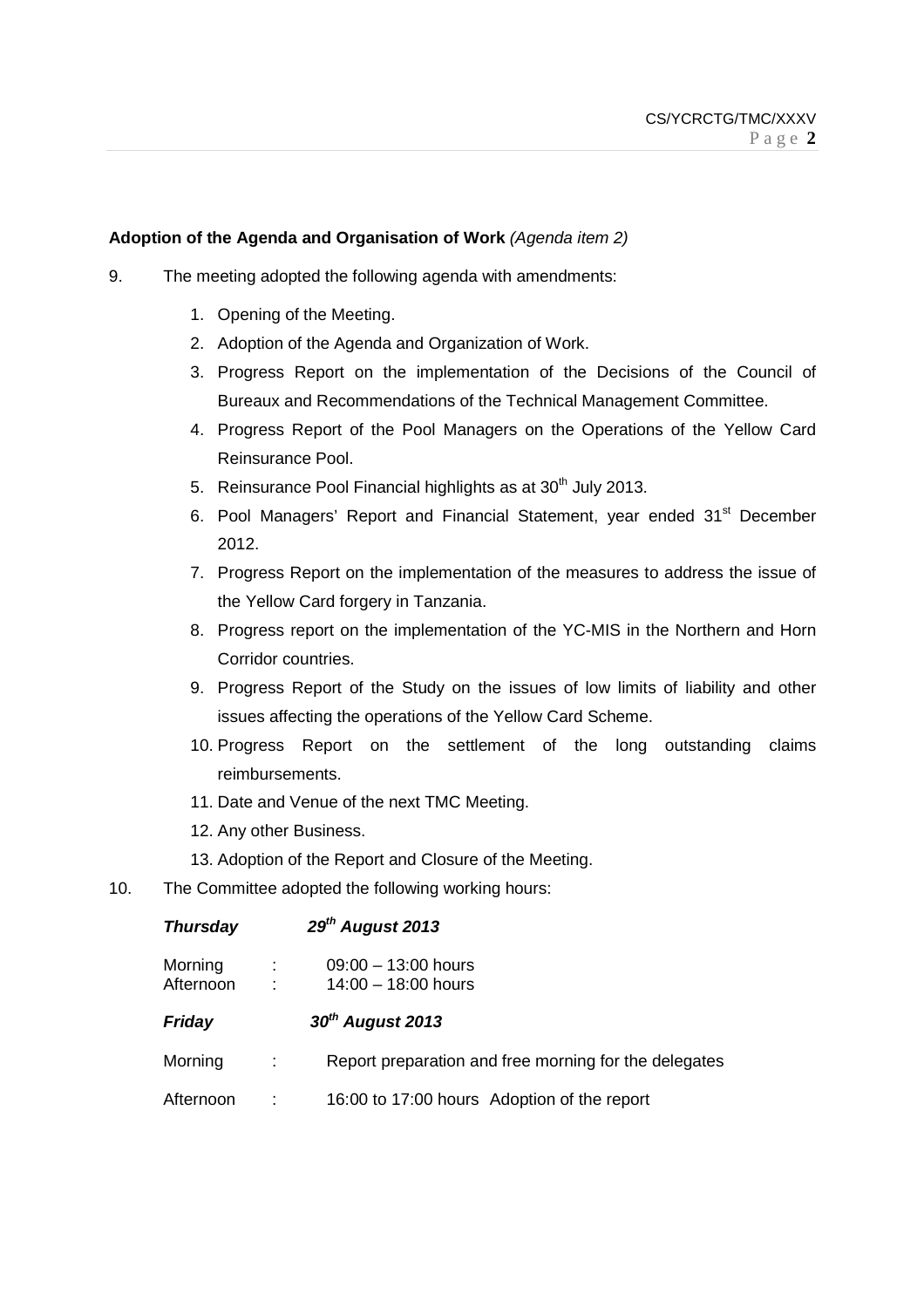# **ACCOUNT OF PROCEEDINGS**

# **Progress Report on the implementation of the Decisions of the Council of Bureaux and Recommendations of the Technical Management Committee** (Agenda Item 3)

11. The Secretariat presented document No. CS/CB/TMC/XXXV/3: Progress Report on the Implementation of the Decisions of the Council of Bureaux and Recommendations of the Technical Management Committee. In doing so, the Secretariat provided details on the progress made since the last TMC meeting. The highlights of the report were as follows:

### **Capacity Subscription**

12. The TMC was informed that the position regarding Capacity Subscription to the Yellow Card Reinsurance Pool had not changed as the National Bureaux of Malawi and Sudan, who had outstanding amounts had not paid.

#### **Recommendation**

13. The TMC meeting reiterated its earlier recommendation and urged the National Bureaux of Malawi and Sudan to make urgent efforts and pay their capacity subscriptions to the Reinsurance Pool before the 27th Meeting of the Council of Bureaux.

#### **Budget Contributions**

14. The TMC was informed that the National Bureaux of Ethiopia and Rwanda had settled their share of the current budget contributions while the National Bureau of Kenya was still processing the payment. The meeting was also informed that the National Bureau of DR Congo had made a partial payment towards their accumulated budget contribution arrears.

15. The TMC was further informed that the National Bureaux of Malawi and Sudan were yet to make payments towards their budget contributions. The meeting further noted that a total of US\$375,886 was outstanding on the account of the National Bureaux of DR Congo, Malawi and Sudan as budget contribution arrears.

16. In the discussed that followed, the TMC expressed concern on the lack of progress made by the National Bureaux of Malawi and Sudan in fulfilling their commitments and underscored that the status que should not be allowed to continue indefinitely and that there was need to take measures.

#### **Recommendations**

- 17. In view of the above, the TMC recommended that:
	- a) The Secretariat should once again engage the National Bureaux of Malawi and Sudan and if no progress is made on the issues, the Secretariat should propose measures to be adopted on the National Bureaux who fail to meet their obligations; and
	- b) The National Bureaux of DR Congo should settle its budget contributions and the accumulated arrears at the earliest possible time and before the  $27<sup>th</sup>$  meeting of the Council of Bureaux.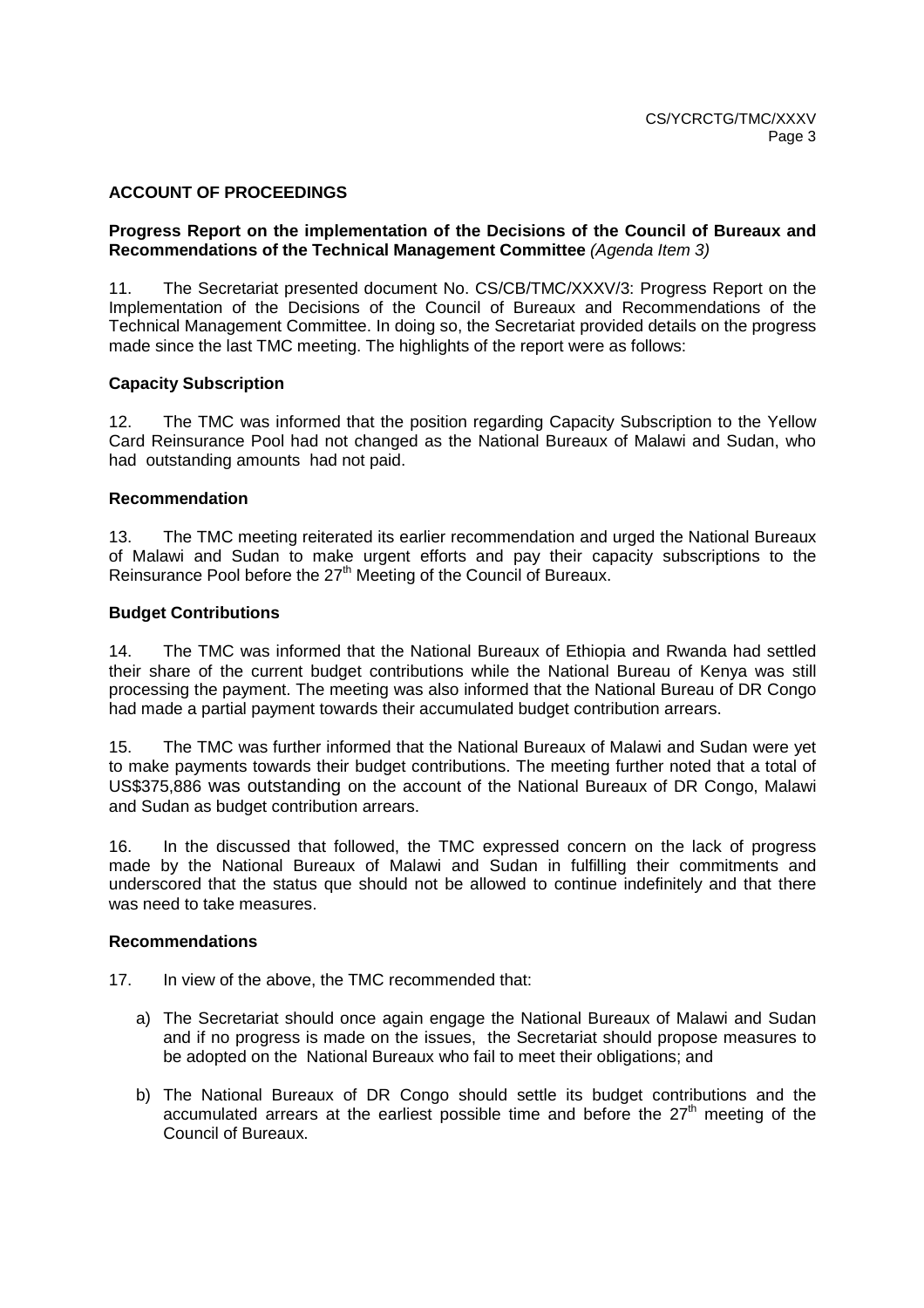### **National Stakeholders' Sensitization Workshops**

18. The TMC was informed that pursuant to the  $26<sup>th</sup>$  meeting of Council of Bureaux directive, only the National Bureau of Zambia had reported having carried out Sensitization Workshops in Kitwe, Ndola, Chingola, Livingstone and Nakonde.

19. The TMC was further informed that the Secretariat would mount a consultative mission to Malawi in September/October 2013 and organize a Stakeholders' Workshop with a view of finding solutions to the administrative and operational issues and also raise awareness on the Yellow Card Scheme.

20. In the discussion that followed, the TMC expressed concern on the few number of National Bureaux implementing the Council of Bureaux decisions and emphasized the importance of conducting workshops for stakeholders and Primary Insurance companies with a view to popularize and familiarize members on the operations of the Yellow Card scheme. During the discussions, the delegate from Zimbabwe informed the TMC that the National Bureau of Zimbabwe had also conducted sensitization workshops and were planning to organize more.

#### **Recommendations**

- 21. In light of the above, the TMC Meeting recommended as follows:
	- a) Retaliated the decision of the Council of Bureaux and urged National Bureaux to organize national stakeholders' workshops for Law Enforcement Agencies such as Traffic Police, Customs Officials, Transporters, Clearing Agents, Insurance Brokers and Primary Insurance companies on the operation of the Yellow Card Scheme before 31<sup>st</sup> October 2013; and
	- b) Advised the Secretariat to write letters to the National Bureaux to implement the subject decision and report the implementation of the activity to the next meeting of the Council of Bureaux.

# **Harmonization of the Regional Third Party Insurance systems**

22. The TMC was informed that a workshop for Legal and Technical Experts was convened in April 2013 in Johannesburg, South Africa on the harmonization of the Regional Third Party Motor Vehicle Insurance systems and an agreement was reached on the form and content of the proposed legal instrument for harmonization. The draft Memorandum of Understanding (MoU) on harmonization in the ESA region, Annex I, was presented to the TMC for consideration.

### **Recommendation**

23. The TMC noted with appreciation the progress made on the harmonization of the Regional Third Party Motor Vehicle Insurance systems and agreed to recommend to the Council of Bureaux to adopt the drafted MoU.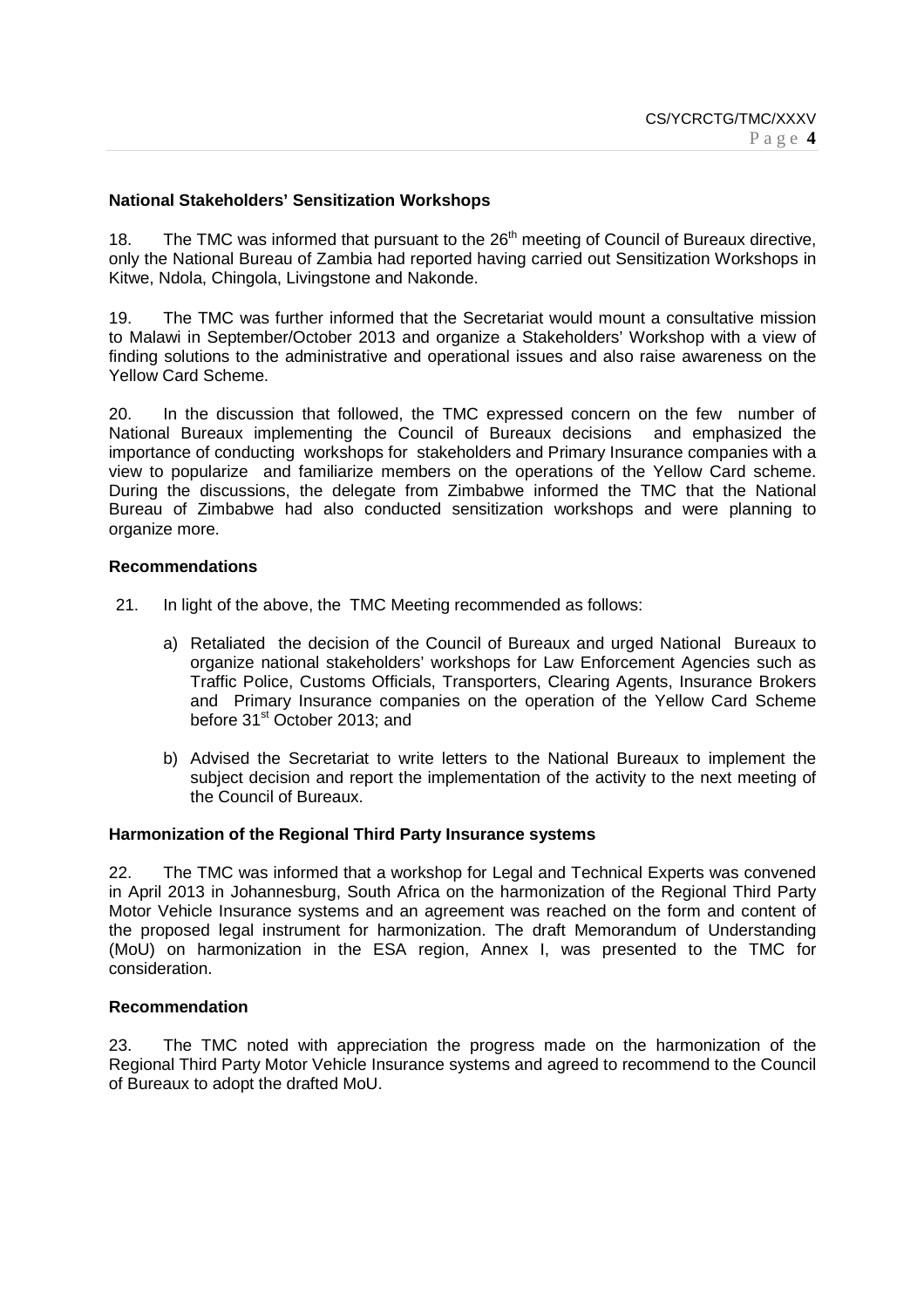# **Printing and circulation of security enhanced Yellow Card books**

24. The TMC was informed that the National Bureaux were requested to carry out stock count of their Yellow Card books and provide orders for the printing of new security enhanced books in readiness for the phasing out of the current security compromised Yellow Cards.

25. The Meeting noted that ten (10) National Bureaux, namely; DR Congo, Eritrea, Ethiopia, Kenya, Malawi, Rwanda, Tanzania, Uganda, Zambia and Zimbabwe had made orders for the printing of the new security enhanced Yellow Card books.

26. In the discussion that ensued, the TMC emphasized the importance of accelerating the implementation of Yellow Cards books with enhanced Security features and pointed out on the need to:

- a. give more time to National Bureaux with high stock of Yellow Cards;
- b. set a cutoff date for terminating the issuance of the current cards and introducing the new cards, in order to avoid confusion and abuse as a result of having in circulation both the old and the new cards at the same time; and
- c. clearly indicate the process of disposing of the old stock of Yellow Cards.

# **Recommendations**

- 27. Taking into account the above observations, the TMC recommended as follows:
	- a) The cut-off date for the introduction of the new Yellow Cards with enhanced Security features and the termination of use of the current cards shall be  $1<sup>st</sup>$  November 2013; and
	- b) National Bureaux should start sensitizing their member Primay Insurance companies by  $15<sup>th</sup>$  September 2013 on the cut-off date for phasing out the current cards and the introduction of the new cards and ensure that necessary preparations are made.

### **Recommendations**

28. With regard to disposing off of the phased out Yellow Card books, the TMC recommended that the National Bureaux should:

> a) In consultation with member Insurance companies prepare a list of all unused Yellow Card books;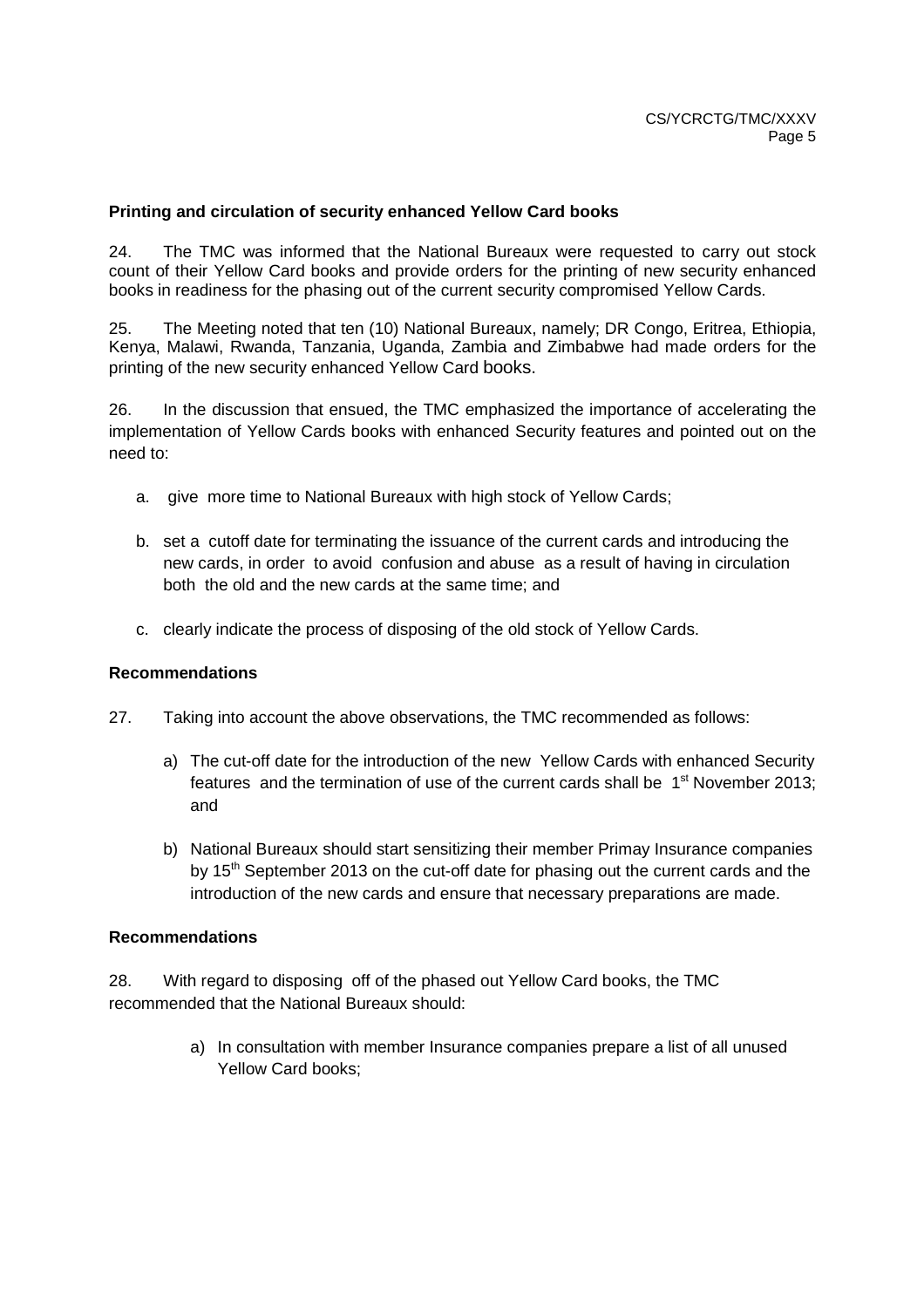- b) Collect the unused Yellow Card books from their member Insurance companies and dispose them off; and
- c) Provide to the Secretariat and the Pool Managers the list of disposed off Yellow Card books.

### **Recommendations**

29. With regard to Yellow Card books printed incorrectly and delivered to National Bureaux, the TMC recommended as follows:

- a) National Bureaux should advise the printer and the Secretariat of the incorrectly printed Yellow Cards and request for replacement ; and
- b) National Bureaux should dispose off Yellow Card books incorrectly printed and advise the Secretariat and the Pool Managers accordingly.

# **Status on the reimbursement of printing & delivery cost incurred by Secretariat on behalf of National Bureaux**

30. The TMC was informed that the status on the outstanding debt for printing and delivery cost reimbursement had not changed despite having sent several reminders to the National Bureaux of Eritrea and Sudan that had outstanding balances.

### **Recommendations**

- 31 In view of the above, the TMC recommended as follows:
	- a) The outstanding printing and delivery cost amounting to US\$1,073.70 on account of the National Bureau of Eritrea be written off due to lack of Yellow Card sales; and
	- b) The National Bureau of Sudan should settle its outstanding balance of US\$3, 200.77 as soon as possible and preferably before the  $27<sup>th</sup>$  meeting of the Council of Bureax.

### **Administrative Matters**

32. The TMC was informed that progress had been made in the process of recruiting a Short-Term Administrative Assistant to ease the manpower shortage being faced by the Yellow Card Unit at the Secretariat following the illness of the Administrative Assistant of the Yellow Card Office.

33. Regarding the recruitment of the Senior Insurance Expert (P4), the TMC was informed that applications were received from the National Bureaux of Ethiopia, Rwanda, Tanzania, Uganda, Zambia and Zimbabwe and evaluated by a selection committee that consisted of the following members: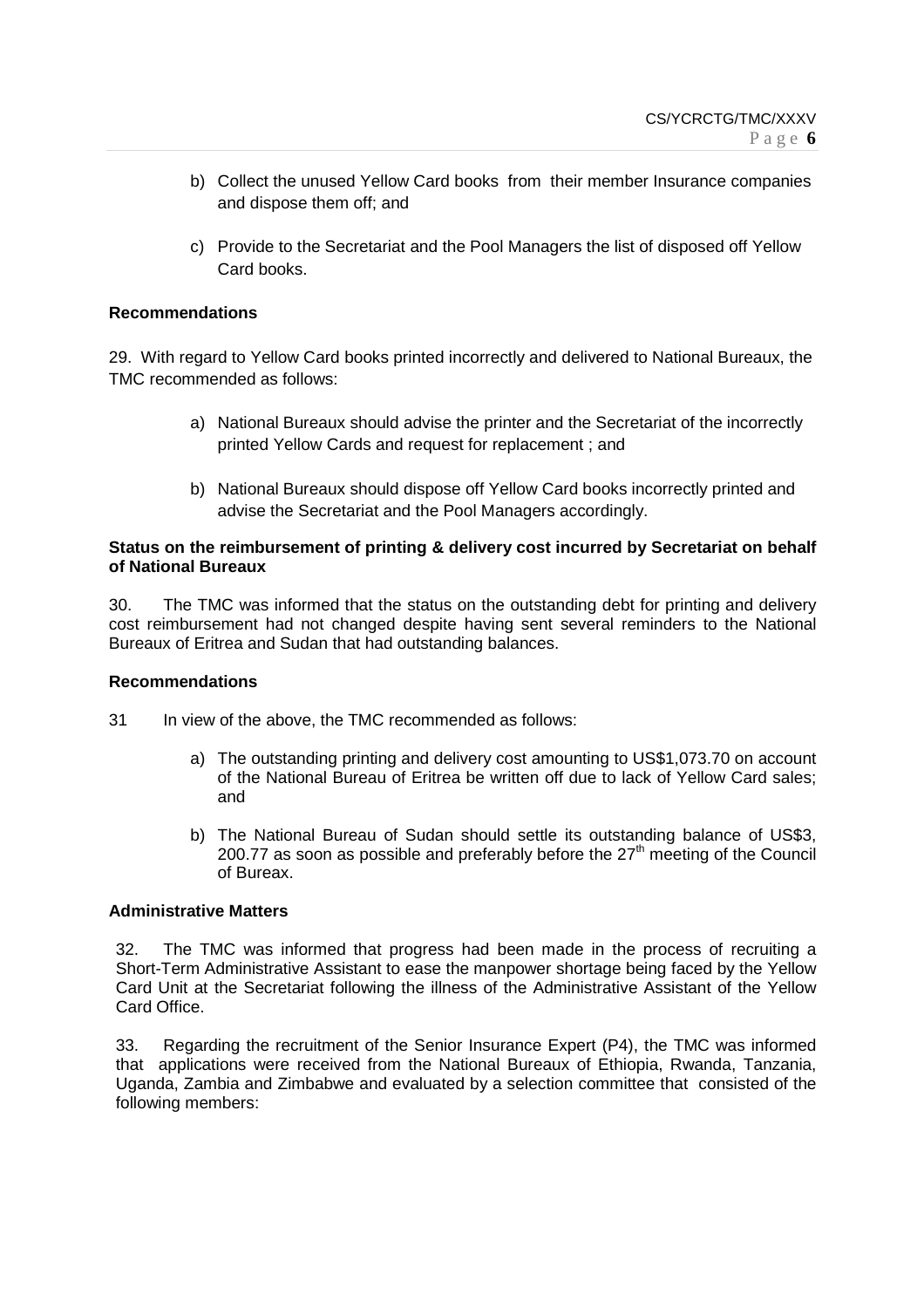#### CS/YCRCTG/TMC/XXXV Page 7

- i. The Assistant Secretary General, Programmes- Chair Person;
- ii. Director of Legal and Institutional Affairs Member;
- iii. Director of Budget and Finance Member;
- iv. Senior Human Resource Specialist Member;
- v. Zep-Re, Zambia Country Manager Member; and
- vi. Chief Programme Officer, YC-RCTG Member

34. The TMC was further informed that four (4) applications were short listed for interviews scheduled to be conducted before the end of September 2013.

### **Recommendation**

35. The TMC recommended that the recruitment of the Senior Insurance Expert (P4) and Short Term Administrative Assistant be finalized before the next meeting of the Council of Bureaux.

#### **Progress report of the Pool Managers on the operations of the Yellow Card Reinsurance Pool** (Agenda Item 4)

36. The Pool Managers presented document number CS/CB/TMC/XXXV/4, progress report on the operations of the Yellow Card Reinsurance Pool as at 31<sup>st</sup> July, 2013. The highlights of their presentation were as follows:

### **a) Premium returns**

37. On the premium returns, the TMC was informed that the premium booked by the Pool for the period under review on the Pool Manager's 30% share was US\$ 1,194,933 as compared to US\$ 1, 142,704 recorded during the same period in the previous year showing an increase of 4.6%. The TMC was further informed that despite the increase in premium booked, returns were not received from the National Bureaux of Eritrea, Malawi and Sudan. The summary of returns submitted by each National Bureau is as shown in table 1 below:

| Table 1         |               |                        |              |                       |                              |                                                          |
|-----------------|---------------|------------------------|--------------|-----------------------|------------------------------|----------------------------------------------------------|
| <b>BUREAU</b>   | 100%<br>(USD) | $30\%$<br><b>SHARE</b> | 0.5<br>COMM. | <b>NET</b><br>TO POOL | <b>NO OF</b><br><b>CARDS</b> | <b>DATE OF</b><br><b>SUBMISSION</b><br><b>OF RETURNS</b> |
| Uganda          | 915,327       | 274,598                | 13,730       | 260,868               | 12,223                       | Oct. 12 - Jul 13                                         |
| Kenya           | 639,653       | 191,896                | 9,595        | 182,080               | 9,746                        | Oct. 12 - Jun 13                                         |
| <b>Ethiopia</b> | 575,797       | 172,739                | 8,637        | 164,102               | 14,604                       | Nov $12 -$ Jun $13$                                      |
| Zambia          | 532,710       | 159,813                | 7,991        | 151,822               | 12,438                       | Jan. - Jun 13                                            |
| Zimbabwe        | 449,573       | 134,872                | 6,744        | 128,128               | 6,634                        | Oct. 12 - Mar 13                                         |
| <b>Tanzania</b> | 398,790       | 119,637                | 5,982        | 113,655               | 5,613                        | Jan. - Mar. 13                                           |
| <b>DRC</b>      | 188,270       | 56,481                 | 2,824        | 53,657                | 3.278                        | June - Dec. 12                                           |
| <b>Burundi</b>  | 126,633       | 37,990                 | 1,900        | 36,091                | 7,043                        | Oct. 12 - April<br>13                                    |

### **Returns & Premium Income booked**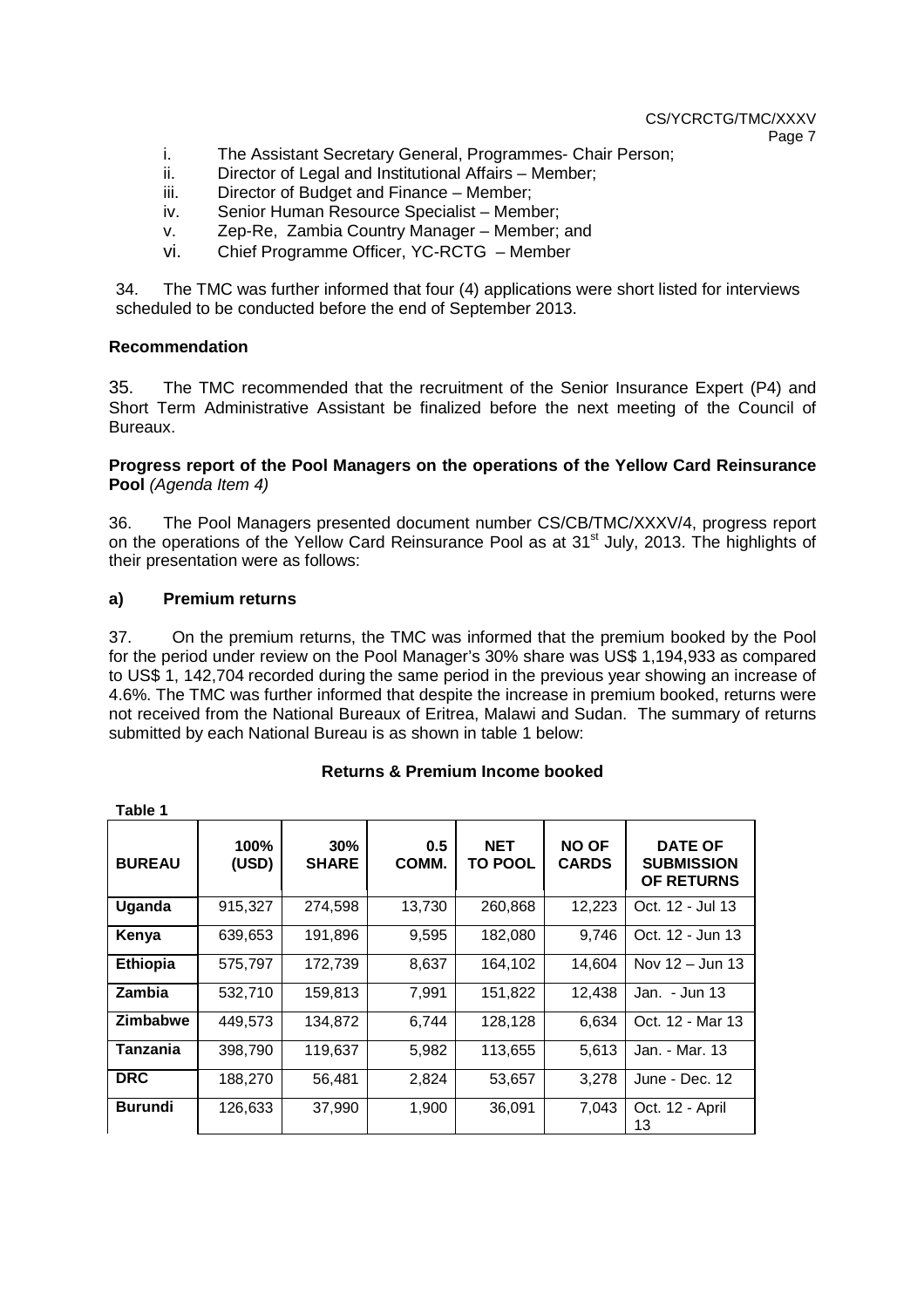| Rwanda       | 81.620    | 24.486    | 1.224  | 23.262    |        | $3,111$ Jan. - Jun 13 |
|--------------|-----------|-----------|--------|-----------|--------|-----------------------|
| Djibouti     | 74.737    | 22.421    | 1.121  | 21.300    | 254    | Jan. - Mar. 13        |
| <b>Total</b> | 3,983,110 | 1,194,933 | 59,747 | 1,134,965 | 74.944 |                       |

#### **b) Claims**

#### **i) Claims intimations below US\$10,000**

38. The TMC was informed that the sum owed to the Pool as at 31<sup>st</sup> July 2013 amounted to US\$338,828.

#### **ii) Claims intimations above US\$10,000**

39. The TMC was further informed that the total claims reported to date amounted to US\$7,941,193.12 out of which US\$2,888,812.73 would be retained for the Pool's net account and US\$5,042,380.39 was recoverable from the Reinsurers. The details of large claims reported to the Pool since inception to date is summarized in table 2 below:

#### **Table 2**

| <b>STATUS</b> | <b>TOTAL (US\$)</b> | <b>RETAINED (US\$)</b> | <b>RETRO (US\$)</b> |
|---------------|---------------------|------------------------|---------------------|
| Outstanding   | 3,539,841.74        | 1,278,977.73           | 2,255,903.93        |
| Settled       | 4,401,351.24        | 1,609,835.00           | 2,791,968.53        |
| <b>TOTAL</b>  | 7,941,193.12        | 2,898,812.73           | 5,042,380.39        |

40. The TMC was further informed that the National Bureau of Ethiopia generated 37.1% of the total claims, followed by Kenya with 31.32% and Rwanda with 10.38%. The three National Bureaux being responsible for 78.8% of the total claims for the COMESA Region.

#### **c) Collection of Excess of Loss Premium**

41. The TMC was informed that US\$128,768 was collected on account of Excess of loss Premium from the National Bureaux of Kenya, Uganda and Ethiopia.

42. The TMC was further informed, that following the decision of the Council of Bureaux, with effect from January 2012 the Pool had absorbed the total Excess of Loss Premium and hence members shall not bear any portion of this cost.

#### **Recommendations**

43**.** In the discussions that ensued, the TMC recommended as follows:

a) The Secretariat and the Pool Managers should come up with standard reporting template for the reports of the Pool Managers;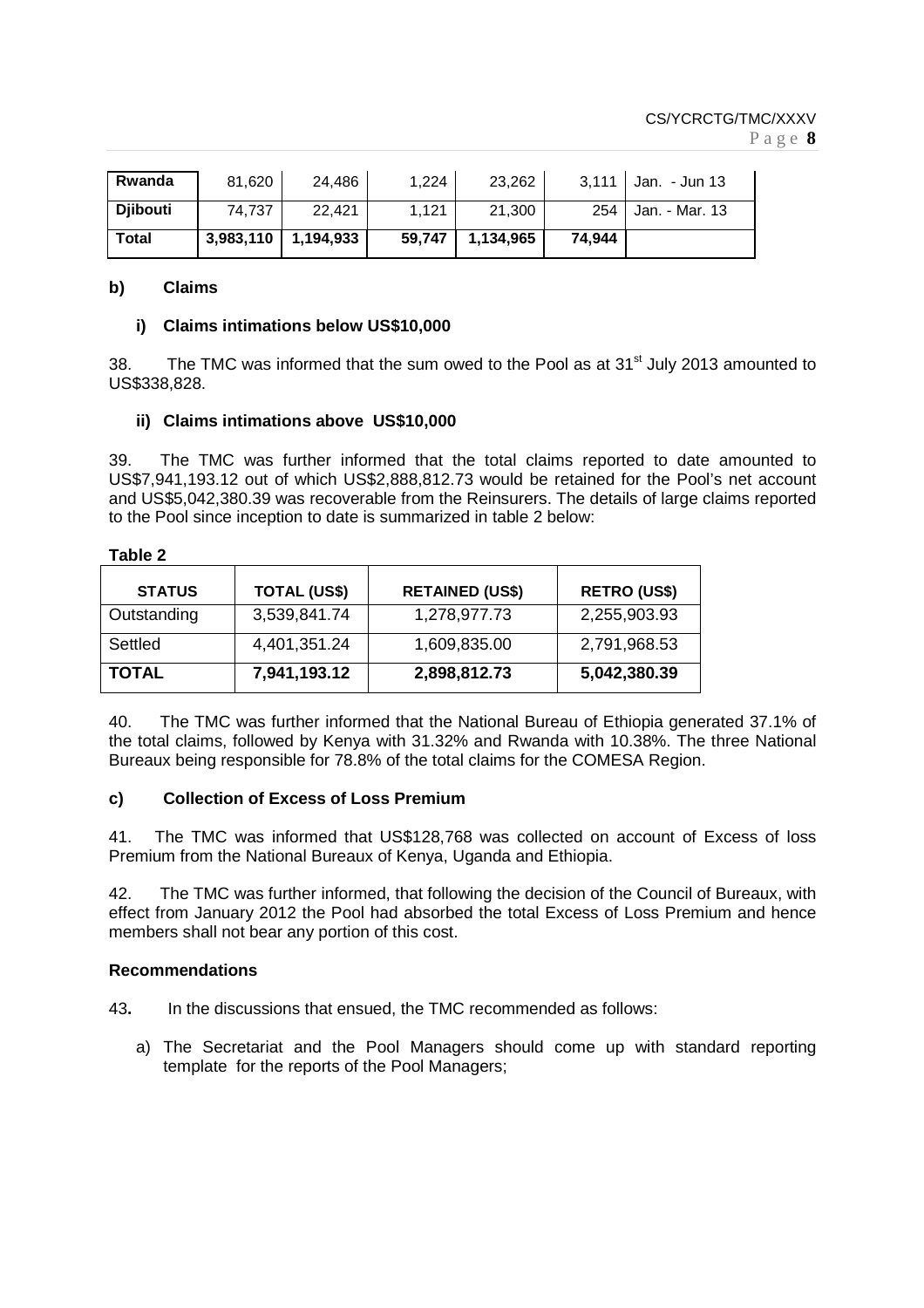- b) The Pool Manager should mount missions to concerned National Bureaux to reconcile their Inter –Bureaux claim figures and report the progress made to the next meeting of the Council of Bureaux;
- c) The Pool Managers should submit a proposal on the diversification and enhancement of investment of Pool funds on high yield investment areas to the next meeting of the Council of Bureaux; and
- d) The Pool Managers in consultation with Secretariat should come up with measures to recover Excess of loss Premium owed to the Pool by National Bureaux.

# **Reinsurance Pool Financial highlights as at 31st July 2013** (Agenda item 5)

44. The Pool Managers presented document number CS/CB/TMC/XXXV/5: Reinsurance Pool Financial highlights as at  $31<sup>st</sup>$  July 2013. In their presentation, the Managers informed the meeting that for the period under review the Pool had recorded a Gross Premium Income of US\$1,194,933 representing an increase of 4.6% over the figure reported for the 31<sup>st</sup> July 2012, which was US\$1,142,704. The highlights of the developments, specifically on the Gross Premium Income, Reserve Fund, Total Assets, Capacity Subscription and Short Term Investments for the seven (7) months period presented were as follows:

The financial highlights as at  $31<sup>st</sup>$  July 2013

|                           | <b>July 2013</b><br>US\$ | Growth<br>% | <b>July 2012</b><br>US\$ | Growth<br>$\%$ | <b>June 2011</b><br>US\$ |
|---------------------------|--------------------------|-------------|--------------------------|----------------|--------------------------|
| Gross premium<br>income   | 1,194,933                | 4.6         | 1,142,704                | 19.4           | 957,146                  |
| Reserve fund              | 5,092,413                | 5.9         | 4,810,466                | 8.3            | 4,441,463                |
| Total assets              | 8,368,407                | 3.4         | 8,093,626                | 23.0           | 6,581,065                |
| Capacity subscription     | 275,000                  | (21.4)      | 350,000                  | 40.0           | 250,000                  |
| Short-term<br>investments | 5,752,483                | 5.6         | 5,445,562                | 39.4           | 3,907,704                |

### **Recommendation**

45 The TMC underscored that the premium increase of 4.6% was low for such type of Pool arrangements and urged the Pool Managers to engage National Bureaux who were not submitting their returns and making remittances of premium cession to the Pool on time as provided in the operations manual.

# **Pool Managers' Report and Financial Statement, Year ended 31st December 2012** (Agenda item 6)

46. The Pool Managers presented the Auditors' Report and Accounts for the year 2012, as required under Article 6 of the Constitution of the Yellow Card Reinsurance Pool. In their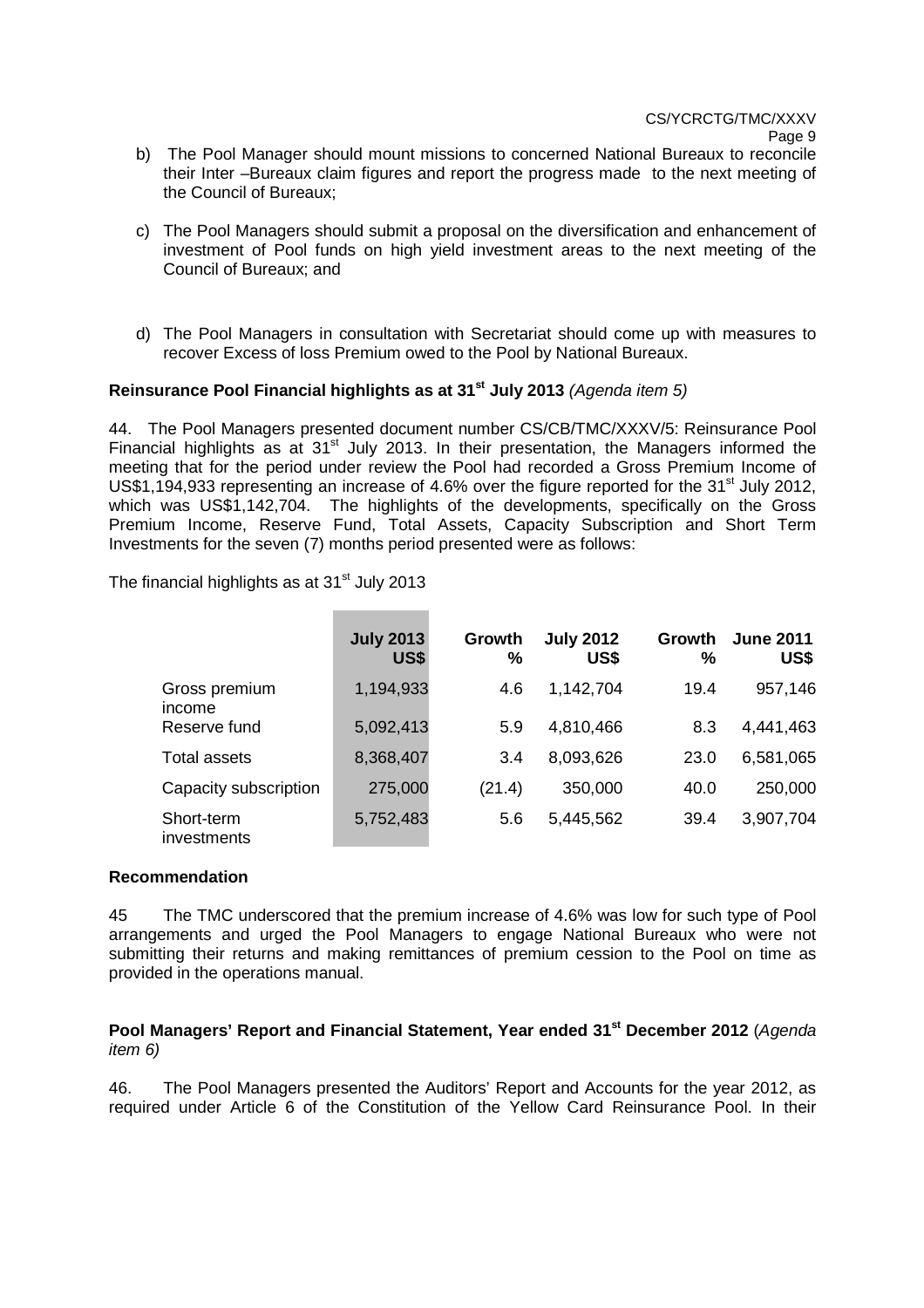presentation, the Pool Managers provided highlights of the Management Report and Financial Statement as at 31<sup>st</sup> December 2012 as follows:

# **Management Letter**

47. The Pool Managers further presented the Management Letter of the External Auditors: Deloitte & Touche addressed to the Technical Management Committee.

### **Recommendation**

48 Following the discussions on the Annual report and accounts as at  $31<sup>st</sup>$  December 2012 and the Management Letter, the TMC agreed to recommend to the Council of Bureaux the following:

- a) The Audited Financial Statement be submitted for consideration and approval, as provided in Article 6 item 4(d) and (f) of the Constitution of the COMESA Yellow Card Reinsurance Pool; and
- b) The retiring Auditors, Deloitte & Touche who expressed interest to continue in office for the next financial year at the fee of US\$5,500 be appointed as External Auditors for the year 2013.

# **Progress report on the implementation of the measures to address the issue of Yellow Card forgery in Tanzania (**Agenda item 7**)**

49. The delegate of the National Bureaux of Tanzania presented document number CS/YCRCTG/TMC/XXXV/7: Progress report on the implementation of the measures to address the issue of Yellow Card forgery in Tanzania. In doing so, she recalled the recommendation of the  $34<sup>th</sup>$  TMC and informed the TMC that following the request made by the Secretariat, the Tanzania Insurance Regulatory Authority (TIRA) implemented some of the measures to address the issue of Yellow Card forgery in Tanzania.

50. The TMC was further informed that the TIRA attended a workshop organized by the Transporters Authority (SUMATRA) and the Traffic Police Officials and presented a paper on the operations of the COMESA Yellow Card Scheme.

### **Recommendations**

51. The TMC noted with appreciation the effort made by Tanzania Insurance Regulatory Authority (TIRA) together with the stakeholders and recommended that the National Bureaux should:

- a) Implement the decisions of the Council of Bureaux to curb the issues of the Yellow Card forgery in Tanzania; and
- b) Provide their premium rates to the National Bureau of Tanzania in order to enable the Bureau to review its premium rates with a view to make them competitive.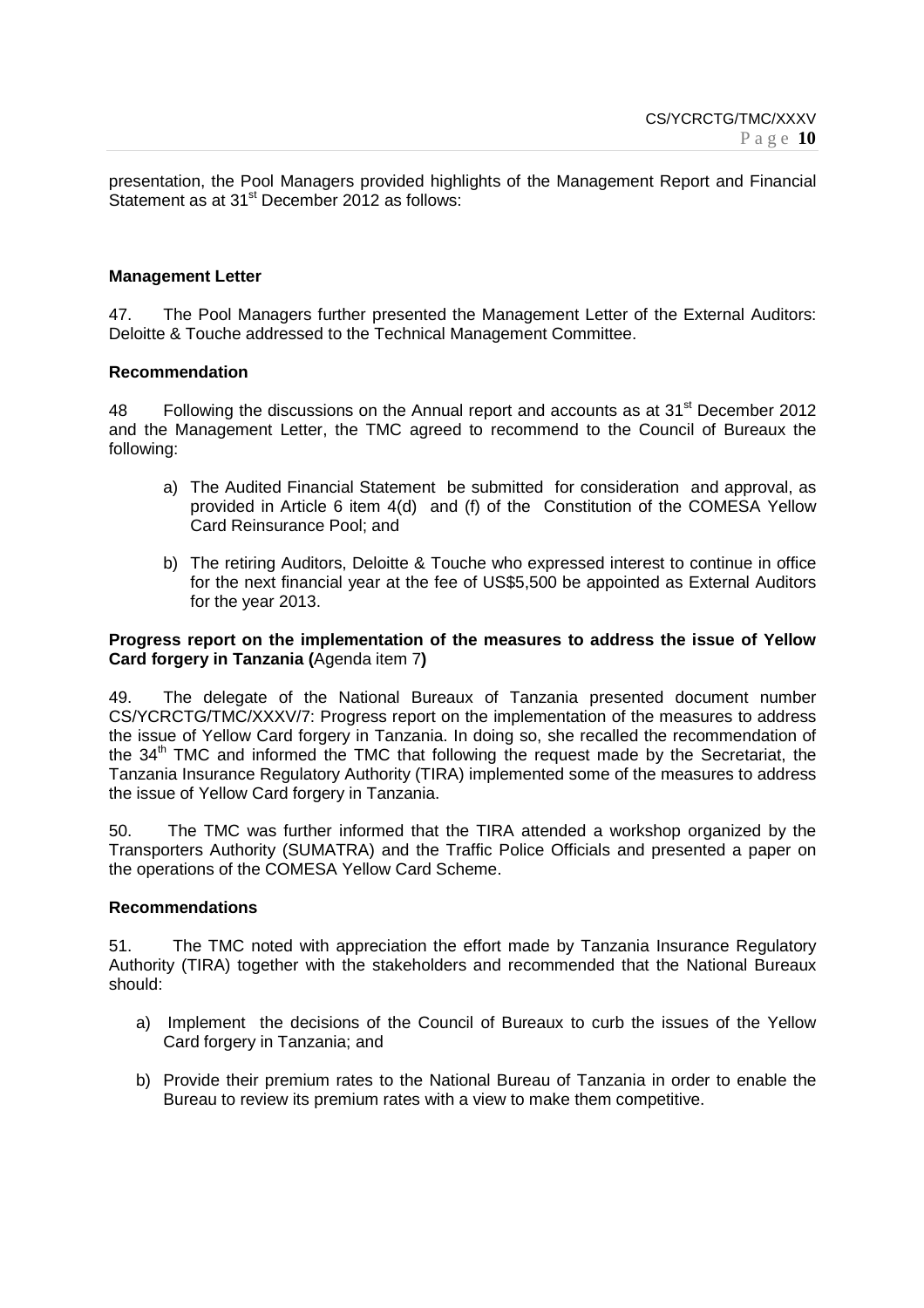# **Progress report on the rollout and implementation of the revised YC-MIS in the Northern and Horn Corridor countries** (Agenda item 8)

53. The Secretariat presented document no. CS/YCRCTG/TMC/XXXV/8: Progress report on the rollout and implementation of the revised YC-MIS in the Northern and Horn Corridor countries.

54. In the discussion that followed, the TMC expressed concern that despite the significant financial resources and efforts spent on the development and training of the YC-MIC, the level of implementation was low.

### **Recommendation**

55. The TMC recognized the importance of the implementation of the YC-MIS in curbing forgery of Yellow Cards, speeding up the submission of returns, verifying and validating Yellow Cards and the overall enhancement of efficiency of the Yellow Card Scheme operations; recommended that the National Bureaux of Kenya, Uganda, Rwanda, Burundi, Ethiopia and Djibouti should:

- a) Engage their members and resolve any issues on the implementation of the YC-MIS in September/ October 2013;
- b) Liaise with the Secretariat for any technical support required in the implementation of the system;
- c) Ensure that all their member Insurance Companies implement the YC-MIS with effect from 1<sup>st</sup> November 2013; and
- d) Cease supplying of Yellow Card books to Primary Insurance companies who would not have implemented the YC-MIS by 1<sup>st</sup> November 2013.

56. Regarding the rolling out of the YC-MIS in the North- South Corridor countries, the TMC was informed that the implementation of the YC-MIS in the North – South Corridor Countries (DR Congo, Zambia, Zimbabwe, Malawi & Tanzania) was deferred to the  $4<sup>th</sup>$  quarter of 2013 as the focus of activities was on implementation of the system in the Northern and Horn Corridors. The TMC noted the activities work plan for the roll out of the YC-MIS in the North- South Corridor.

### **Recommendation**

57. The TMC noted with concern the delays in the rolling out of the YC-MIS and urged the Secretariat to carry out the preparations for the implementation of the system in the North – South Corridor countries by 1<sup>st</sup> January 2014.

### **Progress report of the Study on low limits of liability and other issues affecting the operations of the Yellow Card Scheme** (Agenda 9)

58. The Secretariat presented document number CS/YCRCTG/TMC/XXXV/9: Progress Report of the Study on low limits of liability and other issues affecting the operations of the Yellow Card Scheme. In doing so, the Secretariat recalled the recommendation of the 34<sup>th</sup> TMC meeting held in Kigali, Rwanda in April 2013, that the Terms of Reference be re-circulated to all National Bureaux to help in the identification of qualified Consultants and National Bureaux to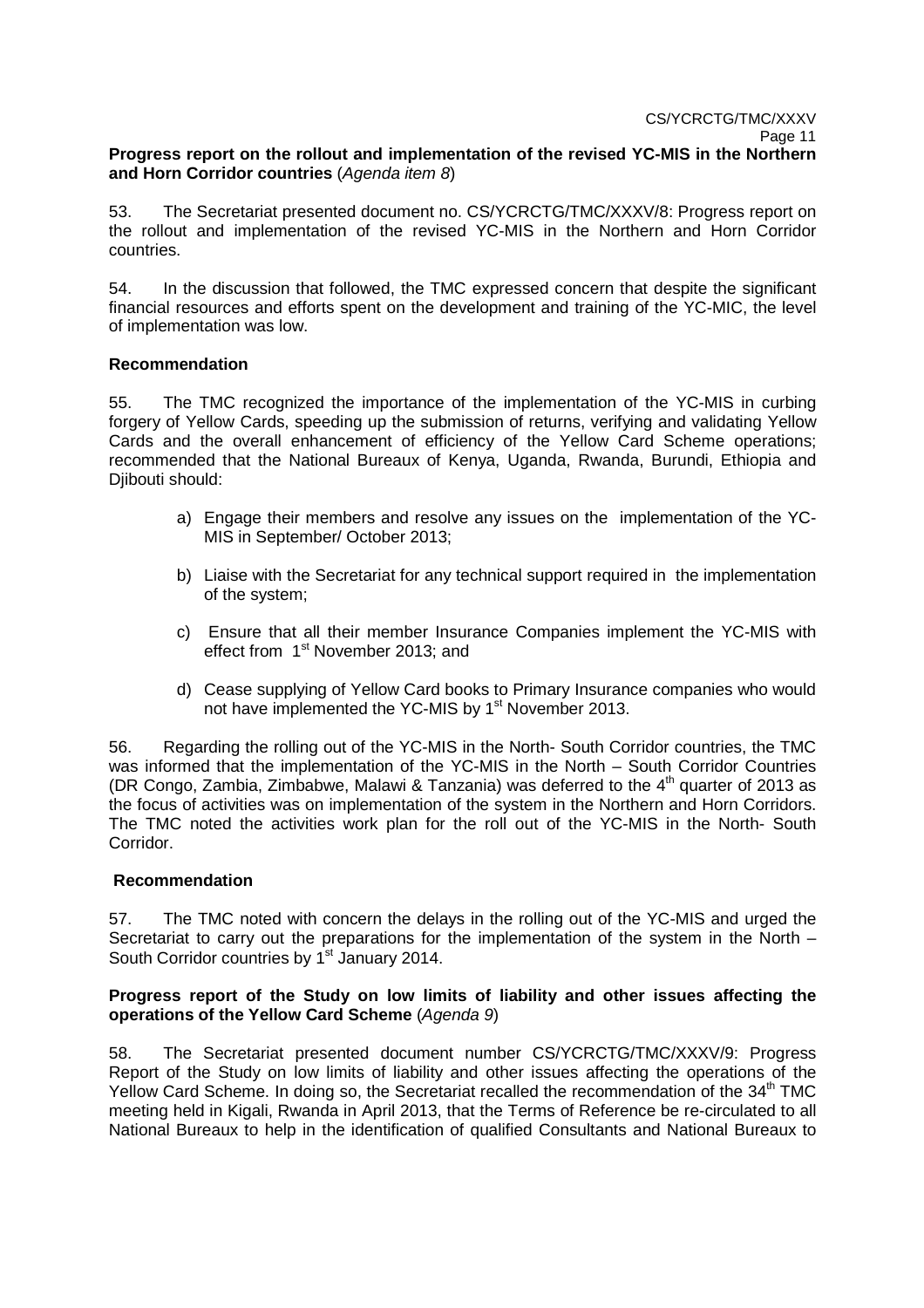submit profiles of identified Candidates to the Secretariat for selection of a suitable Consultant to carry out the study.

59. The TMC was informed that despite several reminders requesting National Bureaux to identify and submit profiles of consultants, only two National Bureaux, namely Zambia and Zimbabwe responded and submitted two profiles.

60. The TMC noted the scope of study to be conducted requires an Insurance Expert and Transport Expert with legal background to ensure a comprehensive undertaking of the study.

61. During the discussion that followed, the delegate from the National Bureau of Rwanda informed the meeting that it had provided the Secretariat with a profile of a Consultant.

# **Recommendation**

62. The TMC urged the Secretariat to conclude the recruitment of a Consultant at the earliest possible time and by the  $27<sup>th</sup>$  Meeting of the Council of Bureaux at the latest.

#### **Progress report on the settlement of the long outstanding Claim reimbursement** (Agenda Item 10)

63. The Pool Managers made a presentation on their mission to Uganda from 18- 20 August 2013 to carry out a reconciliation exercise. The Pool Managers informed the TMC that they had evaluated various available documents, however had faced challenges in retrieving documents pertaining to the earlier years. The Pool Managers' reconciliation report for the National Bureau of Uganda is attached as Annex II.

64. The TMC noted with appreciation the efforts made by the Pool on the reconciliation of long outstanding claim reimbursements with the National Bureaux of Uganda and Rwanda and urged them to continue with the exercise with other National Bureaux who have similar issues.

65. In the discussion that ensued, the following were observed:

- a. The National Bureau of Rwanda informed the TMC that they had held a bilateral discussion with the Pool Managers on the issues of claim payment and reimbursement and resolved the issues and agreed to exchange payments;
- b. The National Bureau of DR Congo expressed concerns on the lack of progress by the National Bureaux of Zambia, Zimbabwe and Tanzania in making reimbursement on claims settled on their behalf;
- c. The National Bureau of Zambia, Zimbabwe and Tanzania informed the meeting that the issue of claims with DR Congo was outstanding due to lack of documentation;
- d. The National of Zambia informed the meeting that they would mount a mission to DR Congo, Lubumbashi to discuss and resolve the outstanding claim issues; and
- e. The National Bureau of Zambia requested the National Bureau of Tanzania to respond to communications on Yellow Card verification.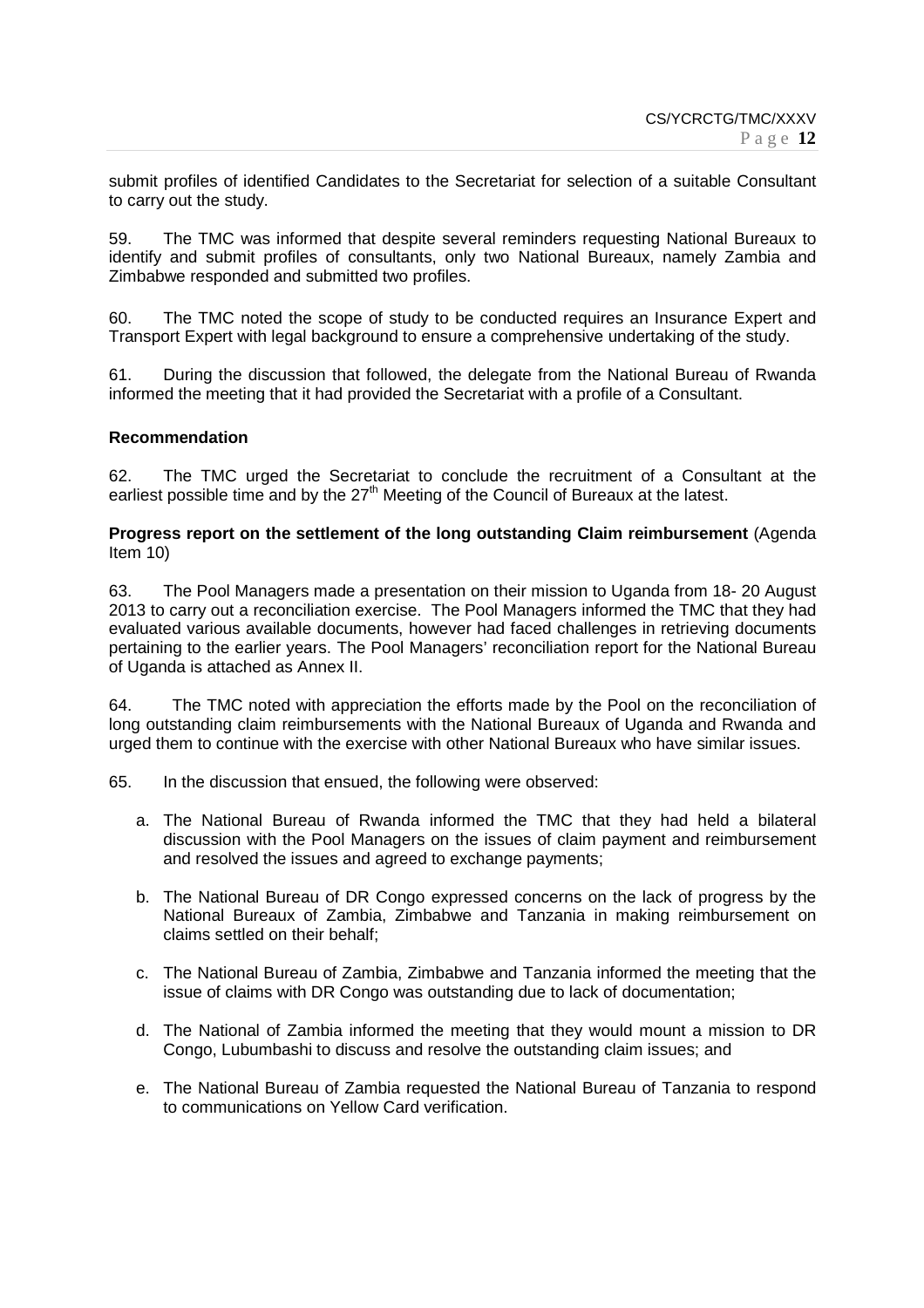#### **Recommendations**

- 66. Taking into account the above observations made, the TMC recommended as follows:
	- a. National Bureaux should adhere to the operation manual on claims handling, processing, making payments and reimbursement;
	- b. The Secretariat to urgently write a letter to the National Bureau of Uganda highlighting the concerns raised in the reconciliation exercise conducted by the Pool Managers and request for measures being put in place to address the issues;
	- c. National Bureaux should emulate the experience of the National Bureaux of Djibouti and Ethiopia in resolving their claim issues through bilateral meetings; and
	- d. The Pool Managers should organize a training on the operations of the Yellow Card scheme for National Bureaux officers involved in the day to day activities of the Yellow Card Scheme.

#### Date and Venue of the next meeting (Agenda Item 11)

67. Regarding the venue of the next meeting of the Technical Management Committee, the Pool Managers informed the TMC that they would consult and advise the Secretariat on hosting the  $36<sup>th</sup>$  TMC.

#### **Any Other Business** (Agenda item 12)

- 68. Issues raised under this agenda item were as follows:
	- a) Regarding the progress made in the engagement of South Sudan to join COMESA, raised by the delegate from the National Bureau of Ethiopia, the Secretariat informed the TMC that no progress was made on the issues.
	- b) The National Bureau of Tanzania urged some member Bureaux to be constructive in their communications.
	- c) The National Bureau of Zimbabwe emphasized on the need to resolve / finalize pending issues before the next Council of Bureaux meeting.

### **Adoption of the report and closure of the meeting** (Agenda item 13)

69. The meeting considered the draft report paragraph by paragraph and adopted the report after making some amendments.

70. At the close of the meeting, the delegate from the National Bureau of Rwanda, Mr. Jacob Erhabor, The Managing Director for Société Nouvelle d 'Assurances du Rwanda (SONARWA) thanked the Government and the people of Zambia for the warm hospitality extended to the delegates during their stay in Zambia . He also thanked the National Bureau of Zambia, ZSIC G.I for hosting the meeting and for the excellent facilities offered to the meeting. Mr. Erhabor commended the Chairperson in the manner he guided the meeting deliberations and further thanked the COMESA Secretariat for the good organization of the meeting. Finally he thanked the delegates for their valuable contributions made during the deliberations of the meeting.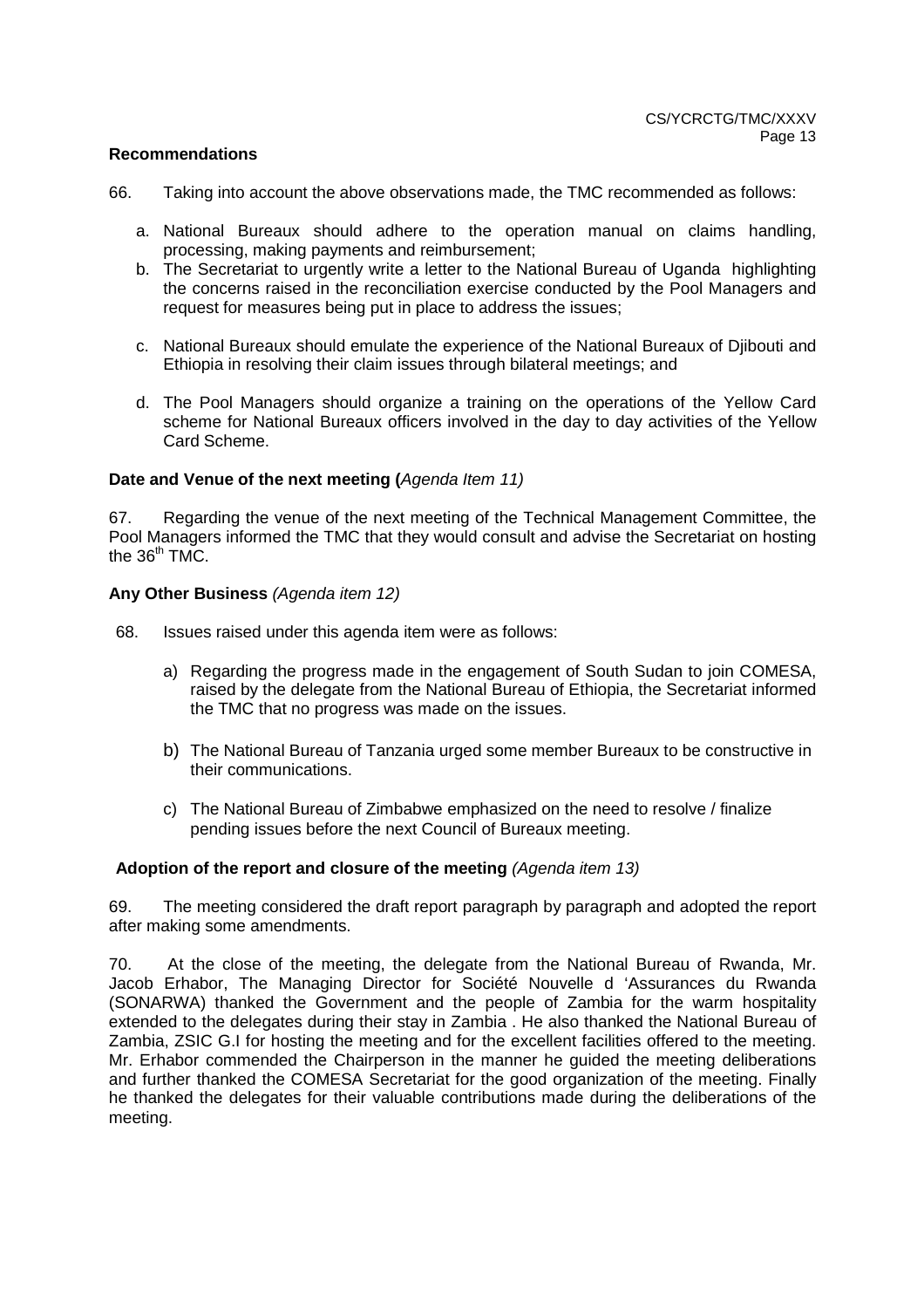29. In closing the meeting, the Chairperson thanked all the delegates for their valuable contributions and wished them a safe journey to their respective Countries.

Annex I



# **(THE INTERFACE MECHANISM) DRAFT MEMORANDUM OF UNDERSTANDING ON THE HARMONIZATION OF COMPULSORY THIRD PARTY MOTOR VEHICLE LIABILITY INSURANCE SCHEME**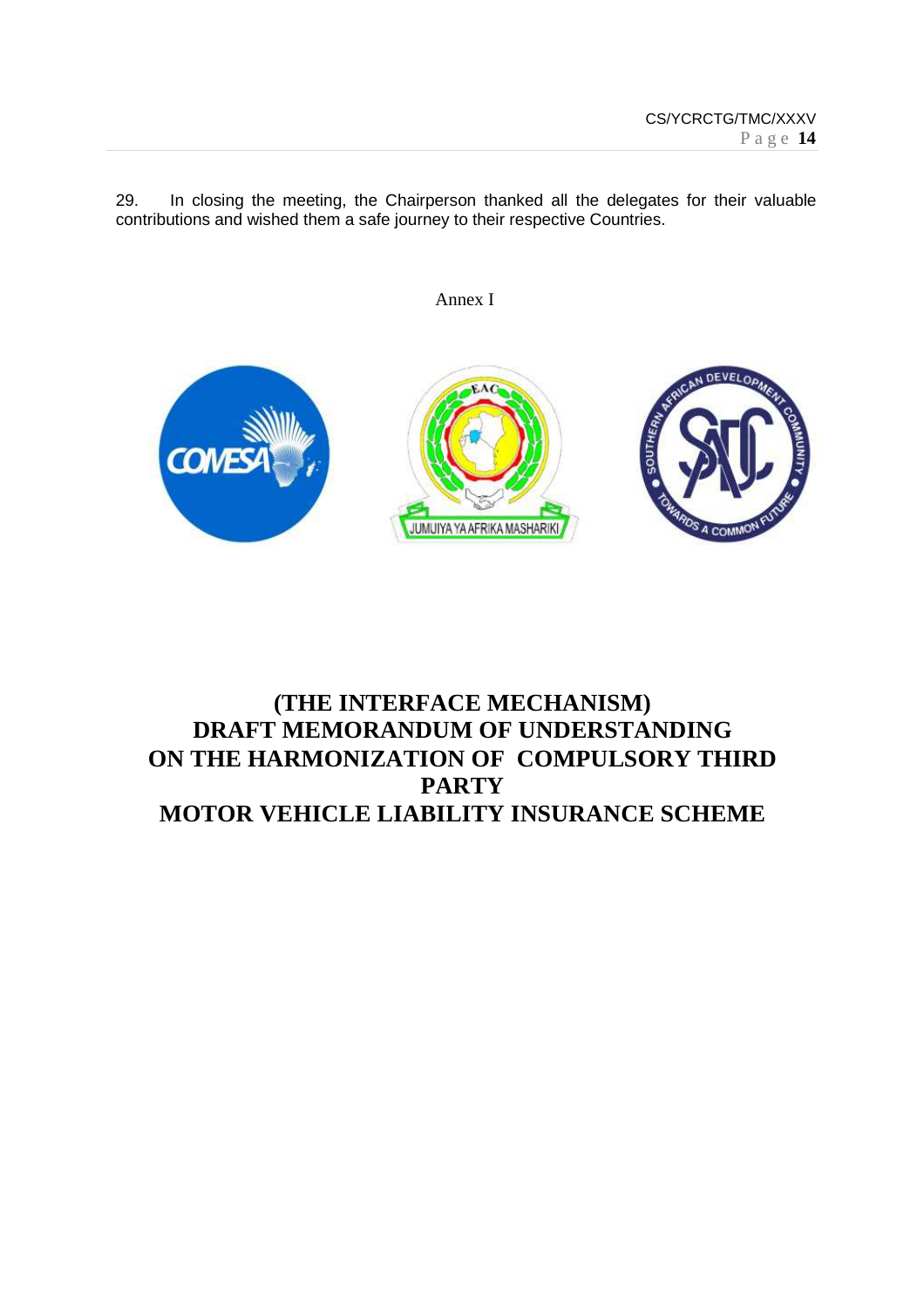CS/YCRCTG/TMC/XXXV Page 15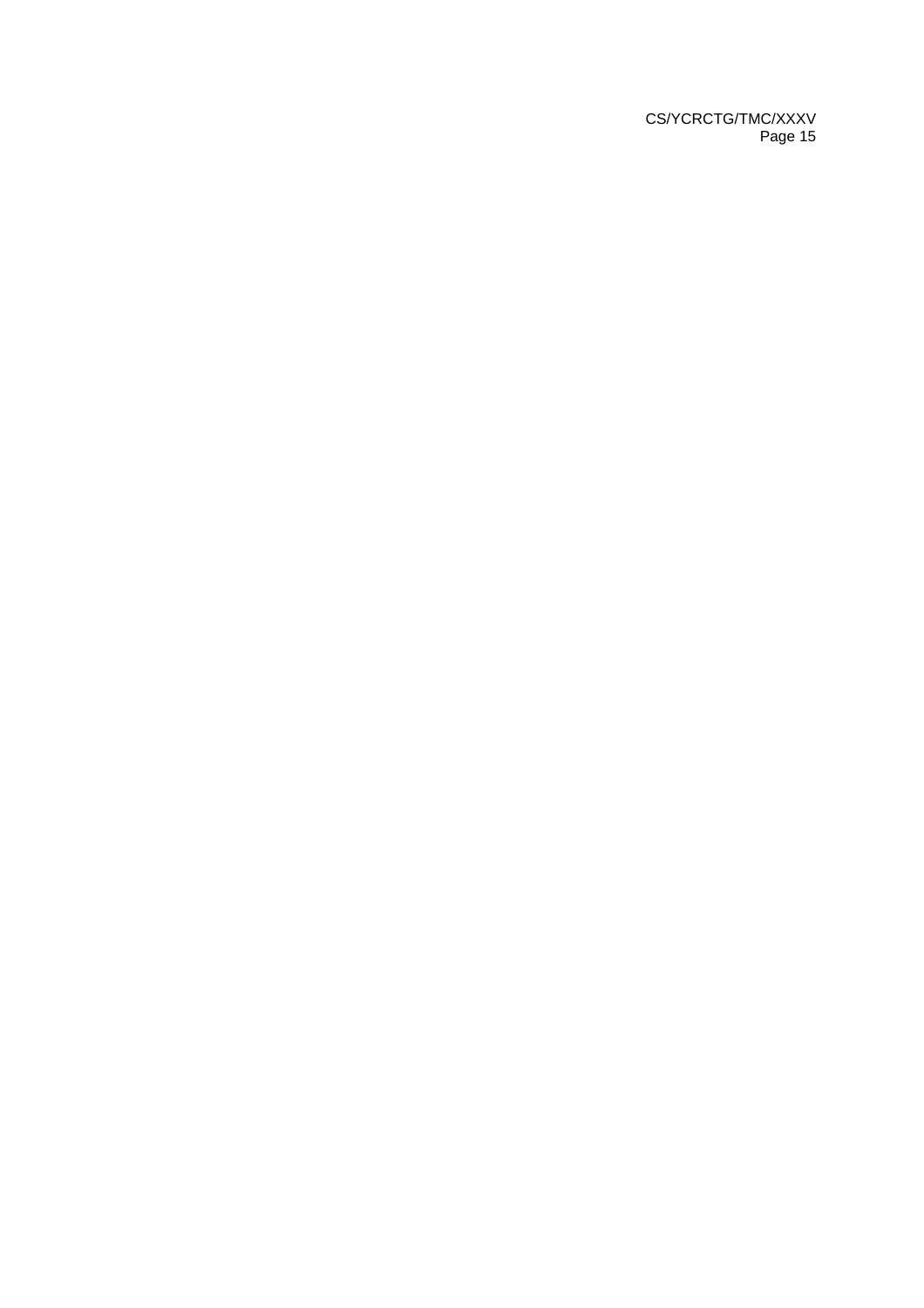# **Preamble**

The Heads of State and Government or duly authorized Representatives of Member/Partner States of **the Common Market for Eastern and Southern Africa (hereinafter referred to as "COMESA", the East African Community (hereinafter referred to as "EAC" and the Southern Africa Development Community (hereinafter referred to as "SADC"** and alternatively all referred to as "the parties")

**CONSIDERING** the Memorandum of Understanding on Inter Regional Cooperation and Integration amongst COMESA, EAC and SADC hereinafter referred to as the "Memorandum of Understanding" signed on 19<sup>th</sup> January, 2011;

**RECALLING** provisions of Articles 1 and 2 of the Memorandum of Understanding through which they agreed to enhance integration among themselves for their mutual benefit and the benefit of their Member States/Partner States and to pursue the development of common programmes which will enable all parties to effectively and efficiently utilize the available resources for concrete actions to achieve the objectives of their respective mandates;

**RECOGNISING** provisions of Article 1(3) (b) as read with Article 4 of the Memorandum of Understanding through which they agreed to develop programmes to enhance movement of business persons, labour and services across the region;

**REITERATING** provisions of Article 1(3) (c) as read with Article 3 of the Memorandum of Understanding on harmonizing programmes on transport and communications.

**CONSIDERING** the COMESA Protocol on Third Party Motor Vehicle Insurance Scheme.

**CONSIDERING** Article IX(6) of the EAC Tripartite Agreement on Road Transport in which EAC Partner States agreed to recognize and accept the COMESA Yellow Card as the acceptable Insurance scheme on compulsory Third Party in the EAC Region.

**CONSIDERING** provisions of Article 6.8 of the SADC Protocol on Transport, Communication and Meteorology through which SADC Member States agreed to investigate mechanisms for the creation of a harmonized system of third party insurance in the region including taking cognizance of existing systems to provide third party insurance in the SADC region on the basis of adequacy of cover, affordability, efficient procedures to collect premiums, recognition of insurance issued in a Member State throughout the region and administrative flexibility.

**RECOGNISING** that the COMESA Yellow Card Scheme as a Trade Facilitation measure which is currently operational among most Member/partner States of COMESA - EAC - SADC Tripartite and is available for use by Non COMESA Member States in the spirit of enhancing integration of the region;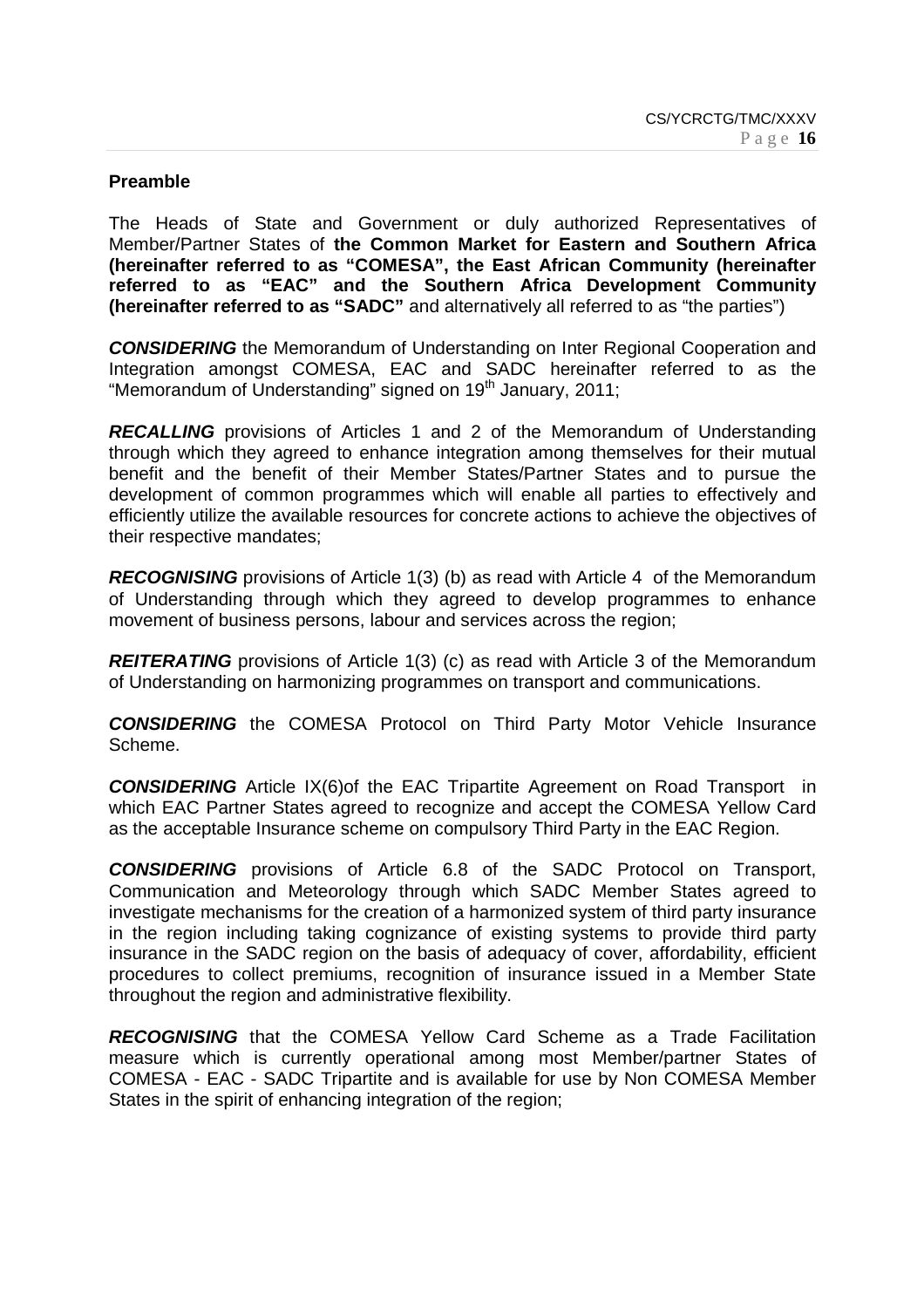Page 17 **PURSUANT** to the provisions of Article 11 of the Memorandum of Understanding which provides that the parties may enter into supplementary Memoranda of Understanding to provide for specific activities relating to the COMESA, EAC SADC Tripartite;

CS/YCRCTG/TMC/XXXV

**DESIROUS** to adopt a common Regional Third Party Insurance Scheme as a trade and transport facilitation tool;

**NOW THEREFORE**, the Parties hereby agree as follows:

# **Article I Objective**

The Parties agree that the COMESA Yellow Card Scheme is the recognized regional third party compulsory insurance scheme in relation to cross border traffic in the COMESA, EAC, SADC region which provides for a framework for participation by Member/Partner States that are not yet party to the Scheme.

# **Article II Obligations**

The responsibilities of a Member/ Partner State shall, inter alia, be to:

- (a) Recognize the validity of the Yellow Card in its territory and to enact laws and regulations for the establishment of the card scheme, and particularly for the designation of its national bureau;
- (b) Ensure that its national bureau is established and functions in accordance with the provisions of the scheme and that it joins the Council of Bureaux and complies with its Decisions;
- (c) Guarantee the solvency of its National Bureau;
- (d) Facilitate the transfer to other Member/Partner States of the funds necessary for the payment of premiums, claims or other administrative charges under the Yellow Card Scheme; and
- (e) Ensure that either its Government or the National Bureau deposits with its Central Bank or a designated commercial bank the required minimum amount to join the scheme in the form of either a letter of credit or security to guarantee its performance.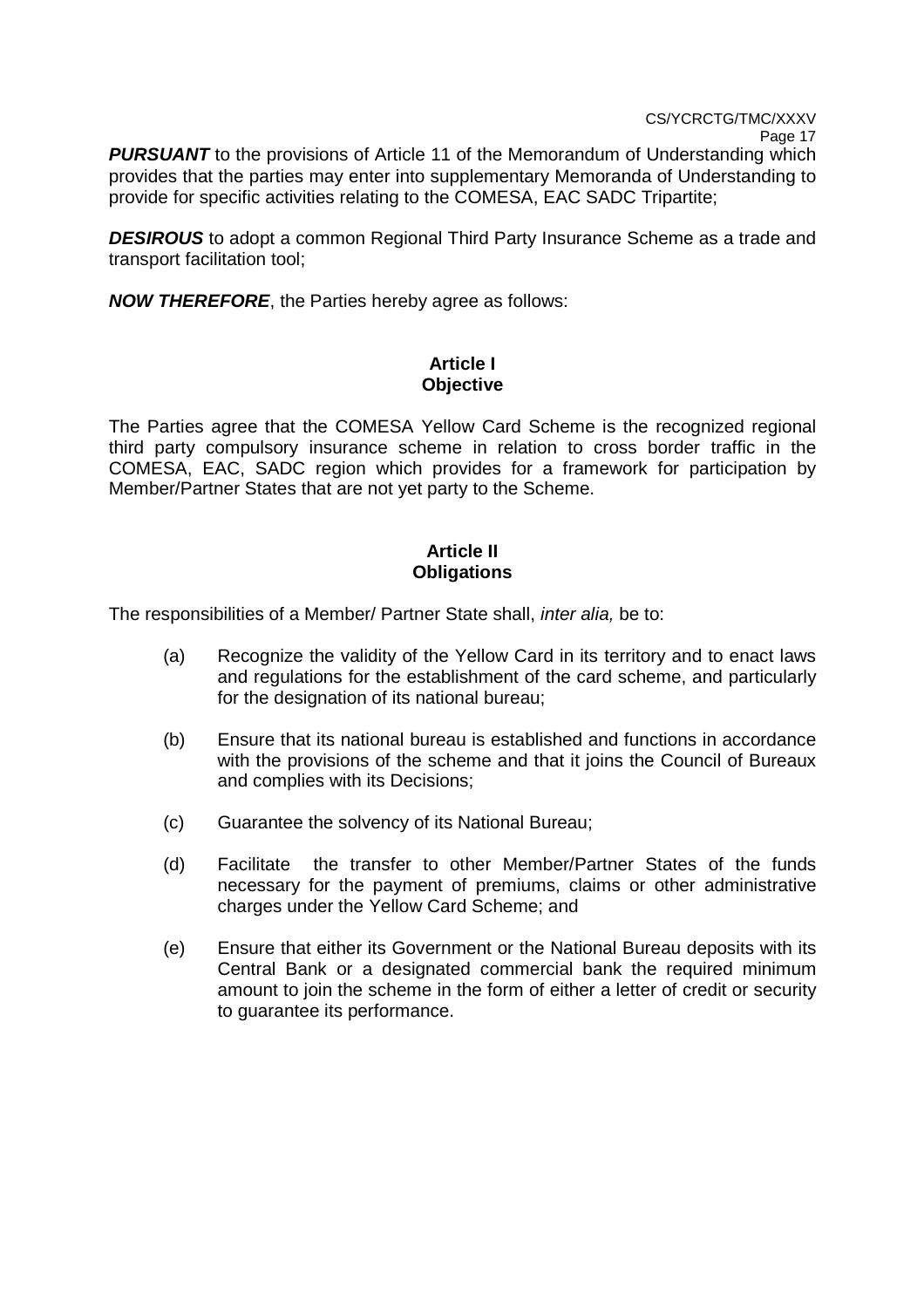# **Article III Coexistence of the Regional Scheme with National Schemes**

The Regional Yellow Card Scheme shall coexist with National Compulsory Third Party Liability Insurance Systems provided that there shall be no duplication in terms of cover and premium payments.

# **Article IV Implementation**

Each REC Secretariat shall work in conjunction with the Yellow Card Secretariat in assisting its Member/ Partner States to participate in and implement the Yellow Card Scheme.

# **Article V Policy Making Structure**

The Council of Bureaux shall report on the operations of the Scheme to the Policy Organs of the Tripartite through the Tripartite Sectoral Ministerial Committee on Infrastructure.

# **Article VI Administrative Matters**

Any administrative matters concerning the scheme in terms of its improvement or enhancement shall be carried out through the Council of Bureaux.

# **Article VII Amendments**

This amendment may be amended at any time upon the parties' mutual agreement provided that the party proposing any amendment shall have given the other parties three months' prior notice in writing of the proposal to amend.

# **Article VIII Dispute Resolution**

Any dispute between or among the parties as a result of the operation of this Memorandum of Understanding shall be resolved amicably between the parties through a process of negotiation. In the event of failure to reach an agreement, the parties shall appoint an independent arbitrator.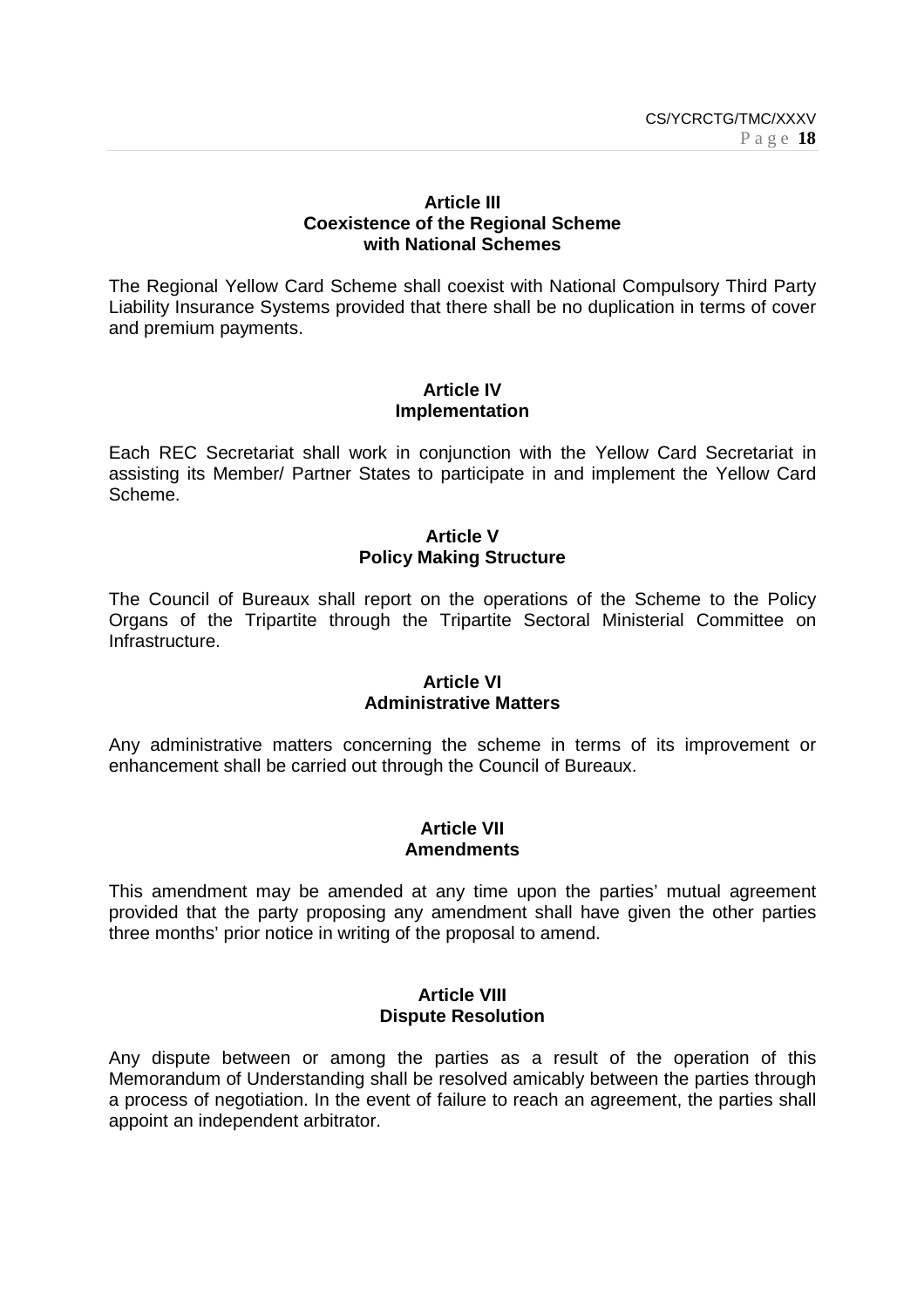# **Article IX Duration**

This Memorandum of Understanding shall remain in force until the parties agree through mutual consent to terminate it.

# **Article X Entry into Force**

This Memorandum of Understanding shall enter into force on the date of signature by the duly authorized representatives of the parties.

**IN WITNESS WHEREFORE**, the parties, each acting through its duly authorized representatives, have signed this Memorandum of Understanding **on the…………….day of …………..2013.**

………………………...… ……………………… …………………..………

**FOR:** the Common Market for **FOR:** the East African **FOR:** the Southern African Eastern and Southern Community (EAC) Development Community Africa (COMESA) (SADC)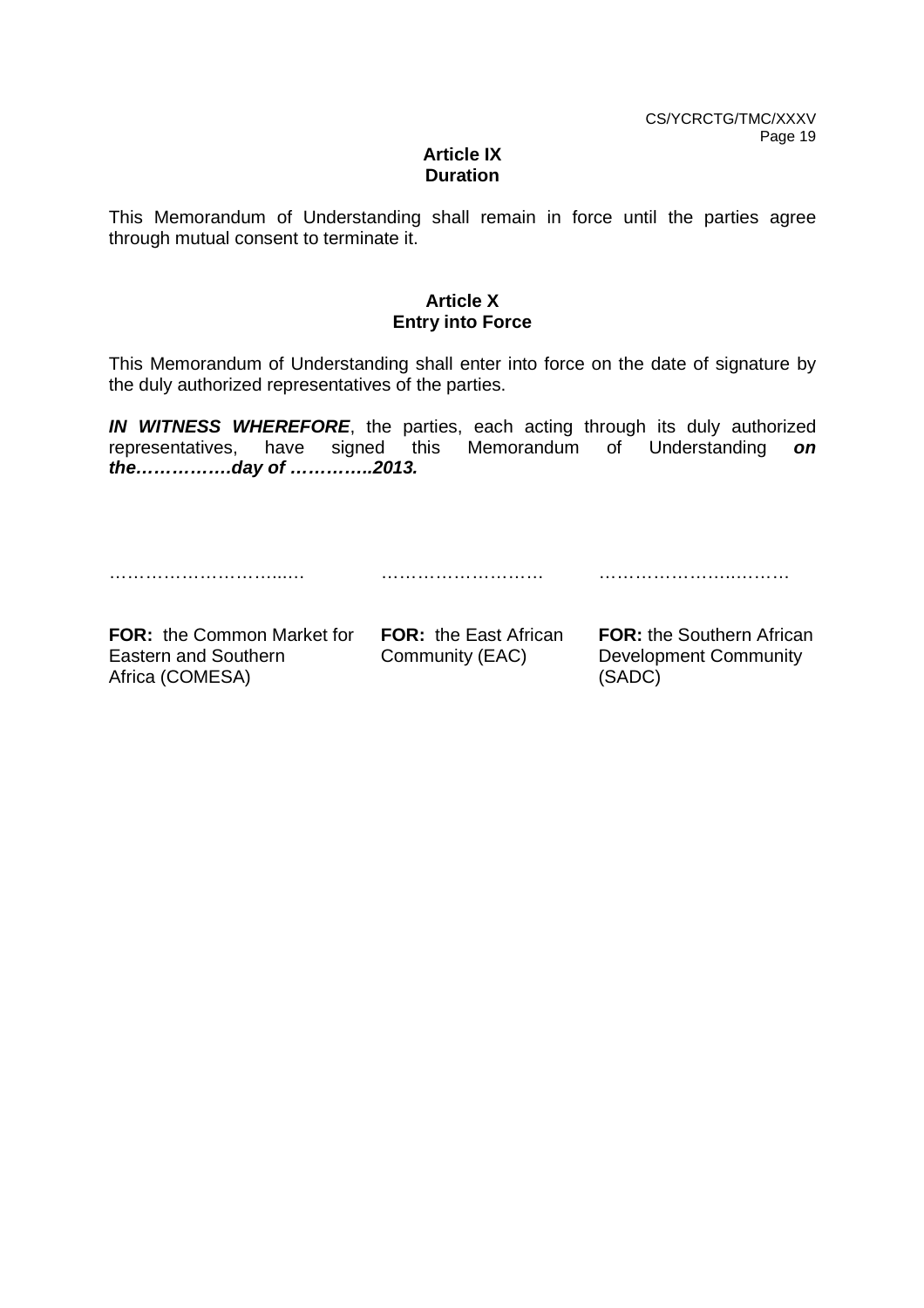# Annex II

# COMESA YELLOW CARD REINSURANCE POOL

# POOL MANAGER'S RECONCILIATION WITH THE NATIONAL BUREAU OF UGANDA

# 18TH TO 24 SEPTEMBER, 2013

# **RECONCILIATION EXERCISE BETWEEN POOL MANAGER & NATIONAL BUREAU OF UGANDA**

A representative of the Pool Manager (ZEP-Re) held a pre-reconciliation meeting with officials of the National Bureau (NIC) led by Mrs. Florence Obore (Chief Manager, Technical) where matters affecting the performance of Comesa Yellow Card were discussed at length leading to the commencement of a comprehensible reconciliation exercise.

The team spent considerable time looking at and evaluating various available documentation including the Pool Managers' files and debit notes for purpose of the reconciliation exercise. It was apparent the National Bureau had challenges in retrieving documents pertaining to earlier years. This information was critical granted some transactions for years 2006, 2007 and 2008.

# **a) RECONCILIATION EXERCISE**

The following are comments

- National Insurance Company had submitted to the Reinsurance Pool, the Pool returns covering the months 1st January 2007 to 31st December 2010 totaling UGX. 127,053,340.02. However, there was only payment of UGX. 5,550,053 of cheque number 498191dated 21/10/2008.
- First Insurance Company had submitted to the Reinsurance Pool, the Pool returns covering the months of 1<sup>st</sup> January 2007 to 31st December 2010 totaling UGX. UGX. 75,584,201.22. However, receipts provided confirm that First Insurance had remitted a total of UGX. 152,077,284.
- Excel Insurance Company had submitted to the Reinsurance Pool, the Pool returns covering the months 1st January 2007 to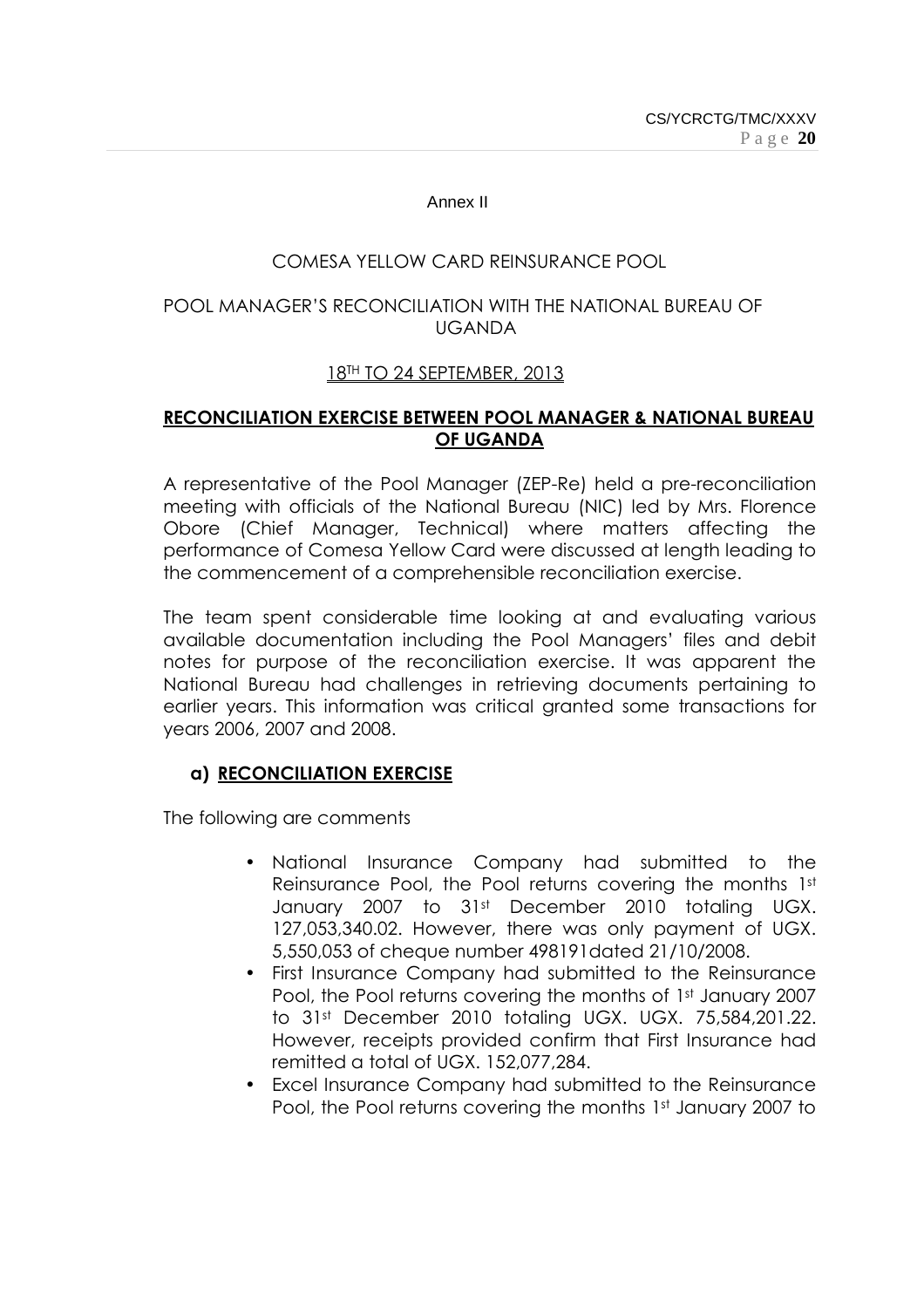31st December 2010 totaling UGX. 174,087,520.11. However, Excel Insurance had remitted a total of UGX. 226,340,857.

- AIG Insurance Company had submitted to the Reinsurance Pool, the Pool returns covering the months 1st January 2007 to 31st December 2010 totaling UGX. 105,797,426.67. However, AIG Insurance had remitted a total of UGX. 161,018,061.
- UAP (United) Insurance Company had submitted to the Reinsurance Pool, the Pool returns covering the months 1st January 2007 to 31st December 2010 totaling UGX. 157,445,712.63 However, UAP Insurance had remitted a total of UGX. 249,370,034.
- Leads Insurance Company had submitted to the Reinsurance Pool, the Pool returns covering the months 1st January 2007 to 31st December 2010 totaling UGX. 58,547,645.37 However, Leads Insurance had remitted a total of UGX. 163,401,886.
- The National Bureau has not remitted the Pool premiums for the Pool Returns in respect of underwriting year 2012 though, indications were that the primary insurance companies had remitted their shares to the National Bureau.

Note: The National Co-ordinator indicated that National Insurance Corporation pays for the primary insurance companies who delay in remitting their share, though, there are no receipts confirming the position.

The National Co-ordinator requested the Pool Manager to help the National Bureau with information which can enable the Bureau construct their records, e.g. provision of copies of the Pool returns regarding past period.

The Pool Manager recommended to them that the National Bureau may also explore a possibility of approaching the Insurance Regulatory Authority to assist in the event that member primary insurance companies were to be involved.

About a third of the work was achieved and the Pool Manager trusts continuation of the reconciliation exercise continues till all pending matters are adequately addressed and the shortest time possible strategy would be necessary in order to reconcile the records fully.

# **b) COMESA YELLOW CARD BANK ACCOUNTS**

The National Bureau informed the Pool Manager that they operate two Comesa Accounts. One account is in Uganda Shillings and the other is in United States Dollar. We came across cases where some of the primary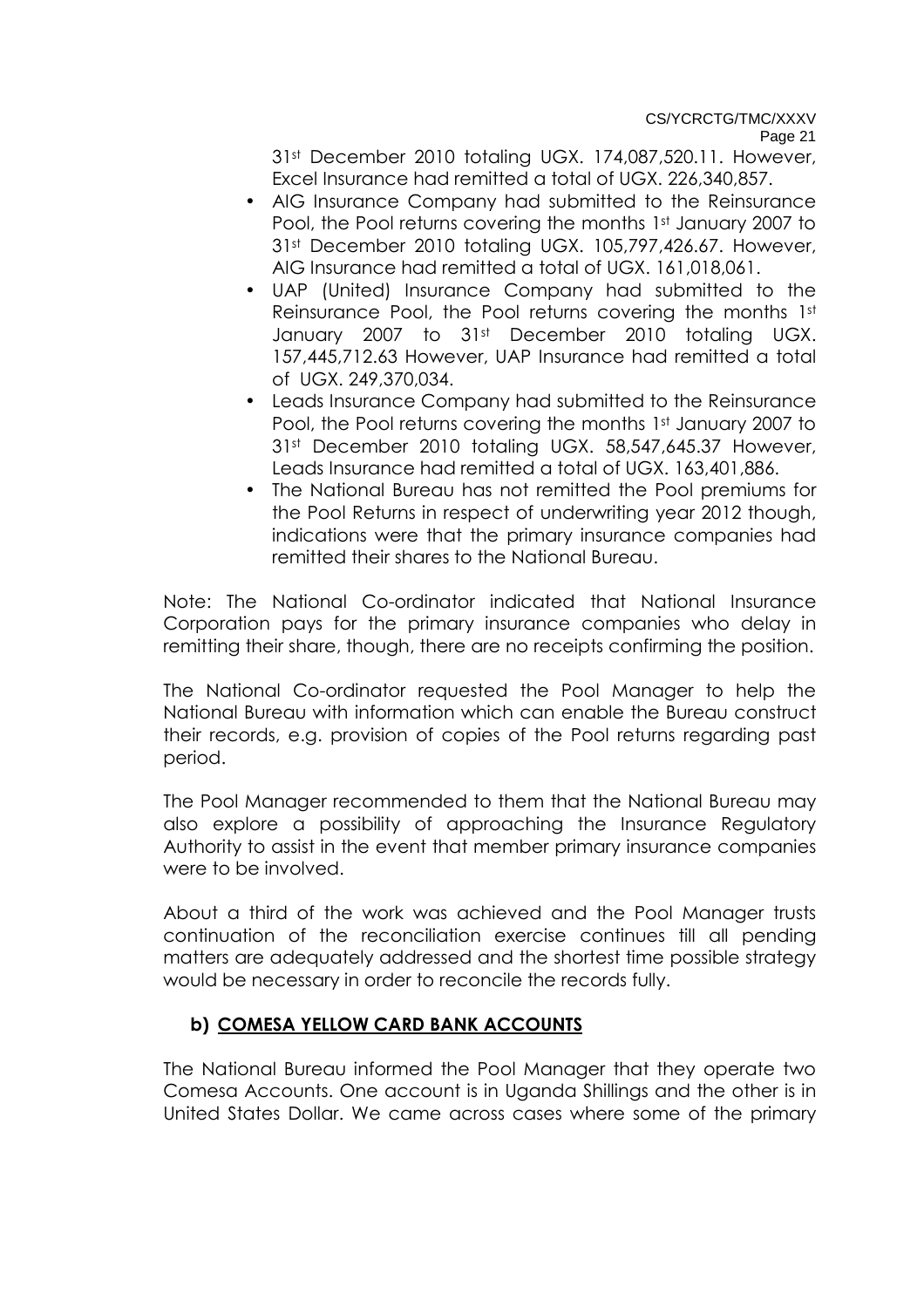insurance companies declare returns in US Dollars and make the payment in Uganda Shillings.

The National Bureau was requested to discourage the trend and consider maintaining the US Dollar Account as per the past Technical Management Committee (TMC) and Council of Bureaux decisions.

# **c) REMITTANCES WITHOUT PAYMENT DETAILS (UNALLOCATED)**

This is one area where the Pool Manager have had enormous challenges because wherever the National Bureau remitted funds to the Reinsurance Pool, payment details are not provided and in some cases scanty information given.

We focused on unallocated items and managed about 70% mainly in years 2008, 2009, 2010 and some entries in respect of year 2011.

# **d) CLAIMS RECONCILIATION**

A review was made on both the Reinsurance Pool and inter-bureau claims affecting both organizations and the following is our report:

# **i. Claims which exceed USD 10,000**

The National Bureau of Uganda had presented a schedule of outstanding Pool claims amounting to US\$. 228,103 as at 31st December, 2012. The following were issues raised by the Pool Managers:-

- a) Some of the claims required indices tables for indexing bodily injury claims
- b) One claim involving a motor vehicle which was writeoff and the Pool Manager had asked for clarification of salvage. This was addressed during the meeting in Kampala
- c) One other claim had an issue with the quantum amount and the Pool Manager had requested for amendment of the debit note to read US\$. 11,000 instead of USD 33,000. The National Bureau has since advised that this was actioned and a copy of the debit note will be provided.
- d) A claim by the name A O Bayusuf of an amount of US\$. 41,573.57 in the Bureau's list is not yet documented by the Bureau to the Pool and this forms part of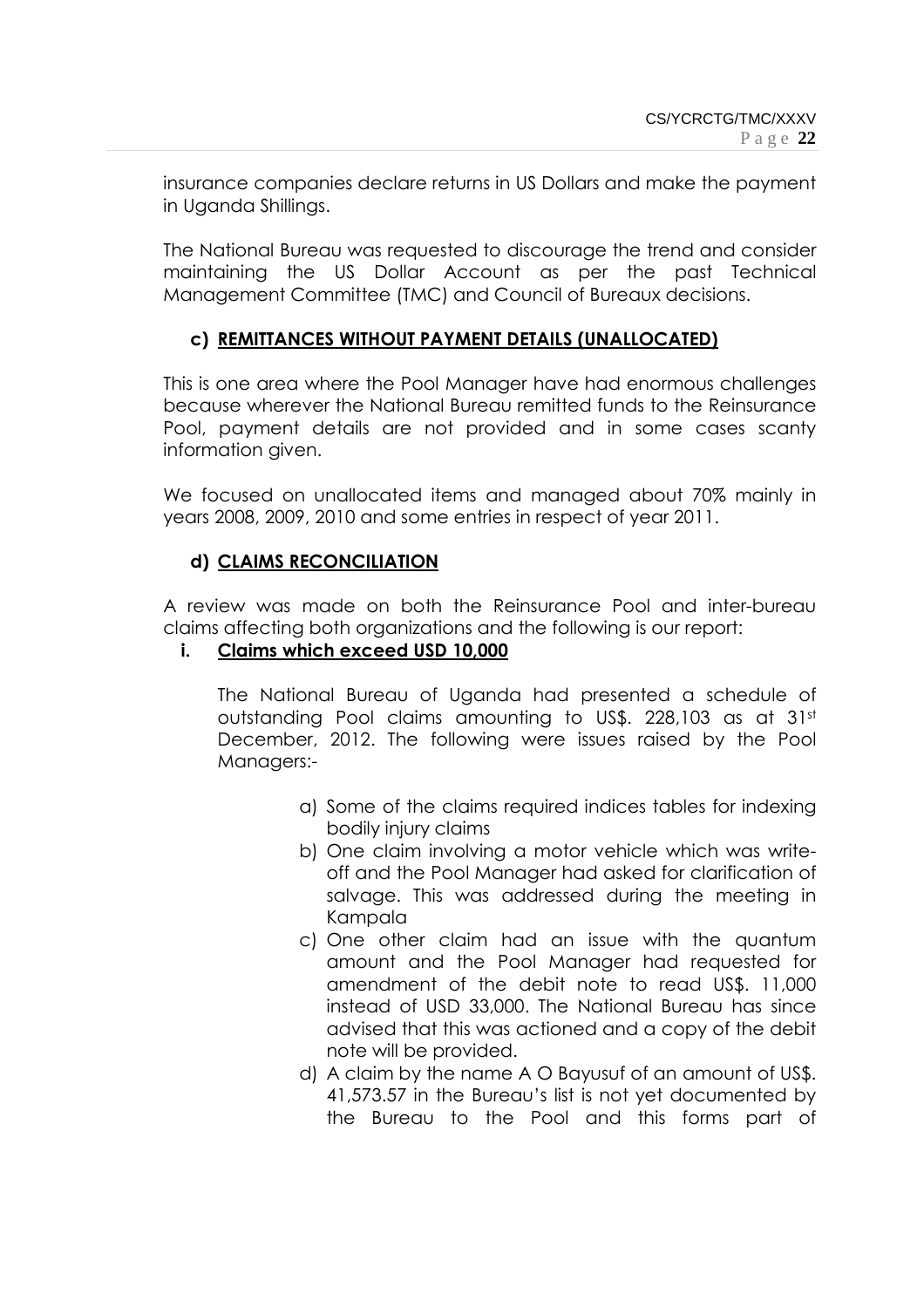CS/YCRCTG/TMC/XXXV Page 23

US\$.228,103. The National Bureau withdrew it from the list until the claim supporting documents are provided to the Pool.

e) A claim by the name of Hesron was being claimed at UGX 45.7mio instead of UGX 43mio. The National Bureau will amend their recovery debit note and submit to the Pool.

The Pool Manager requested the National Bureau to clear outstanding balances and thereafter, the Pool Manager will reimburse the claims. It's the Pool Manager's view that off-setting of Pool claims against outstanding premiums as suggested by the National Bureau is not good for a smooth running of the Pool.

# ii. **Claims which are below USD 10,000 (inter-bureau claims**)

Prior to the reconciliation exercise, the Reinsurance Pool had received and analyzed some of the claims and the following were observations:-

- The National Bureau had submitted a list of inter-bureau claims totaling US\$ 201,042.83 out of which the National Bureau has so far been able to provide supporting documentation of claims amounting about US\$.78,000
- Fourteen inter-bureau claims had been addressed directly to Issuing National Bureaux requesting for reimbursement and the Reinsurance Pool was only copied in. These should have been handled by the respective bureaus.
- The Reinsurance Pool had received copies of four letters from the Issuing National Bureau of Kenya indicating that some of the claims had already been reimbursed directly to the National Bureau of Uganda and the Pool had requested for a list of claims under this category.
- The National Bureau agreed to counter-check from their records and ascertain the amount of US\$. 201,042.83. The Pool Manager had processed and paid the National Bureau US\$. 145,056.62 in the month of January 2011. Copies will be provided to the Bureau to update the records.

During the reconciliation period, copies of inter-bureaux claims supporting documentation totaling US\$ 17,000 were handed over to the representative of the Pool. The Pool had also received other documentation adding up to US\$. 61,703.18 earlier which the Pool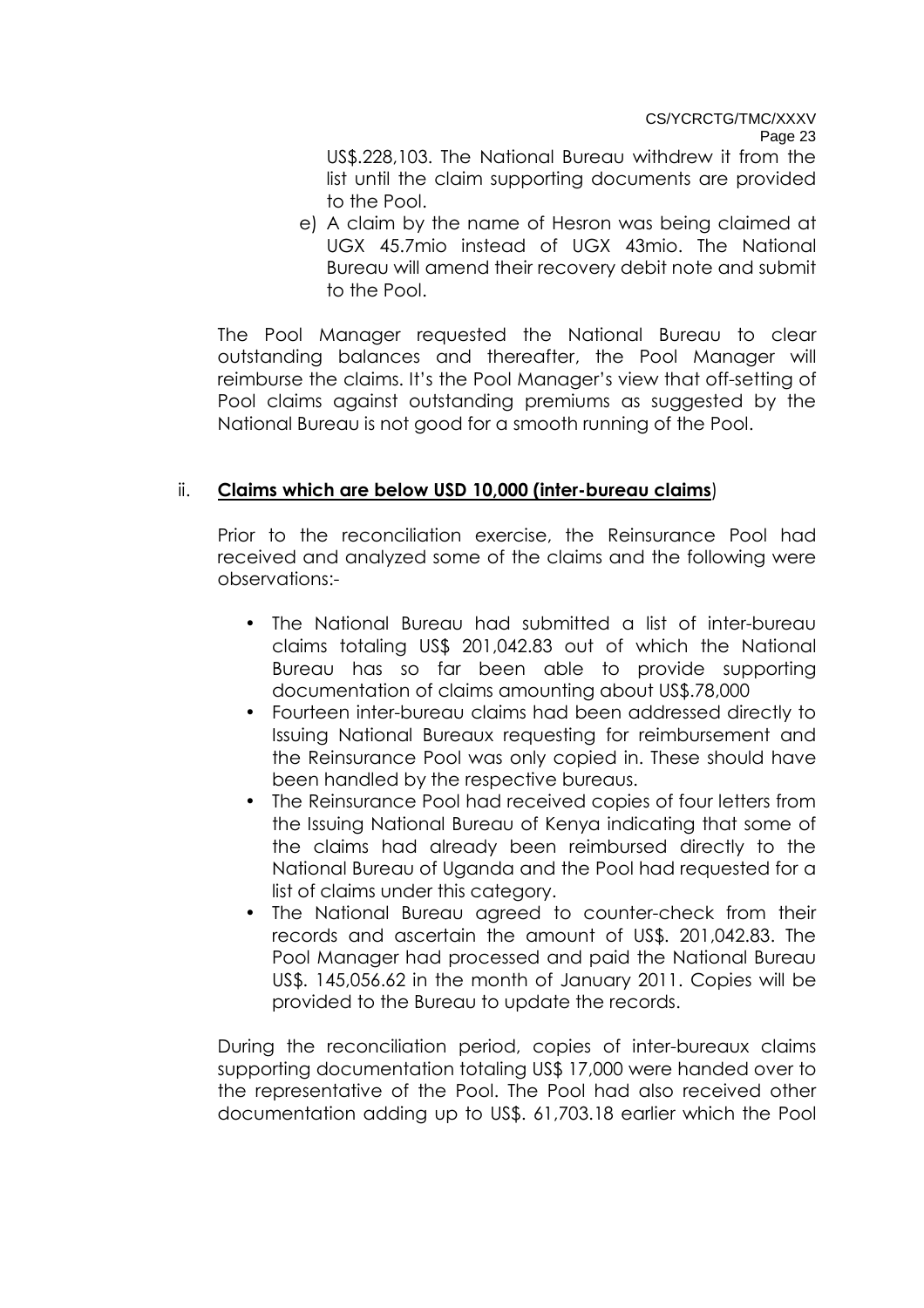Manager will process for reimbursement to the Handling Bureau once the account is fully reconciled.

# **iii. Common Account Excess of Loss Premiums**

Extensive deliberation had been made on this provision before the reconciliation meeting and the plain fact is that most of the market players had not understood the concept which has how been clearly explained to the National Bureau and reference made to supporting documentation availed to the Bureau.

The Reinsurance Pool had already issued the Pool's debit notes to the National Bureau of Uganda to enable the Bureau effect recovery from its members.

Submitted

# **Main Points of Discussion** : -

- 1. To confirm position of outstanding balances as at 31/12/2012
- 2. Unallocated receipts
- 2. To confirm position of outstanding pool returns as at 31/12/2012
- 3. To confirm position of remittances
- 4. Excess of Loss
- 5. Large Claims
- 6. A proposal of the way forward (pool claims)
- 7. Status of inter-bureau claims

\*\*\*\*\*\*\*\*\*\*\*\*\*\*\*\*\*\*\*\*\*\*\*\*\*\*\*\*\*\*\*\*\*\*\*\*\*\*\*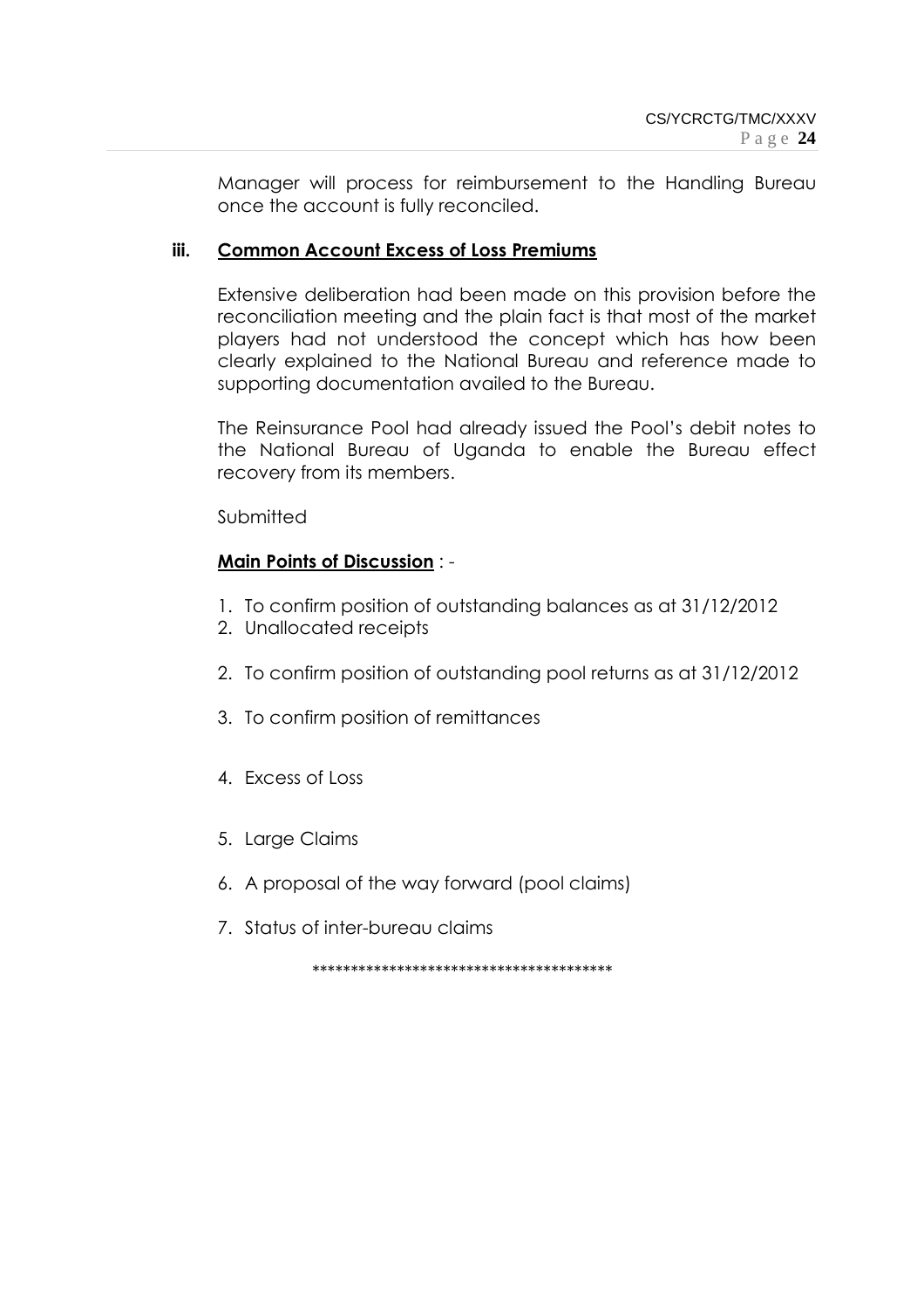# Annex III

#### **LIST OF PARTICIPANTS LISTE DES PARTICIPANTS**

#### **D R CONGO**

M. Bushiri Ramazani, Directeur Principal, Société Nationale d'Assurances (SONAS)/Katanga, Lubumbashi, Tel : 00 243 9999932272, Email : bushirir@yahoo.fr.

Mr. Bonyeme-Ekofo Lucien, Director, Société Nationale d'Assurances (SONAS)/Kasumbalesa, Tel : 00 243 999928090, Email : lucbonyeme@yahoo.fr.

Mr. Ngwangu Mosolino Jean, OUS-Director, Société Nationale d'Assurances (SONAS), BP 3443, Kinshasa/Gombe, Tel: 243 814680964/243 998 401686, Email: jeanmosolino@yahoo.fr.

Mr. Emmanuel Nyongolo Mukambilwa, Fonde de pouvoir en charge de la Carte Jaune COMESA, Société Nationale d'Assurances Tel : 00 243 816566585 / 2113 897823697, Email : emmukkambilwa@yahoo.fr.

#### **ETHIOPIA**

Mr. Debebe Tamene, Director, Motor Insurance & Cross border Relations, Ethiopian Insurance Corporation, P O Box 2545, Addis Ababa, Ethiopia, Tel : 251 11 5153396, Fax : 251 11 5517555, Email : comesaycard@ethionet.et., debebetamene@yahoo.com

#### **RWANDA**

Mr. Jacob Erhabor, Chief Executive Officer, Société SONARWA Limited, BP 1035, Kigali, Tel : 250 788 304 358, Email : sonarwa@rwanda1.com

#### **TANZANIA**

Mrs Immaculate J Morro, Principal Insurance Officer-Yellow Card Coordinator, National Insurance Corporation of Tanzania Ltd, P O Box 9264, Dar es Salaam, Tel: 255 222113823/9, Cell: 0784 405511, Fax: 255 022 2113403, Email: comesa.ycard@nictanzania.com

#### **ZAMBIA**

Mr. Bernard Kasanda, Manager, Motor Marine & Evaluation, Zambia State Insurance Corporation-General Insurance Company Limited, P O Box 30894, Lusaka, Tel: 260 967 984303/260 974 353323, E-mail: bkasanda@zisc.co.zm

Ms. Mavis M. Ndumba, Superintendent – Underwriting, Zambia State Insurance Corporation-General Insurance Company Limited, P O Box 30894, Lusaka, Mobile: 260 97 7849283 E-mail: mndumba@zsicgi.co.zm